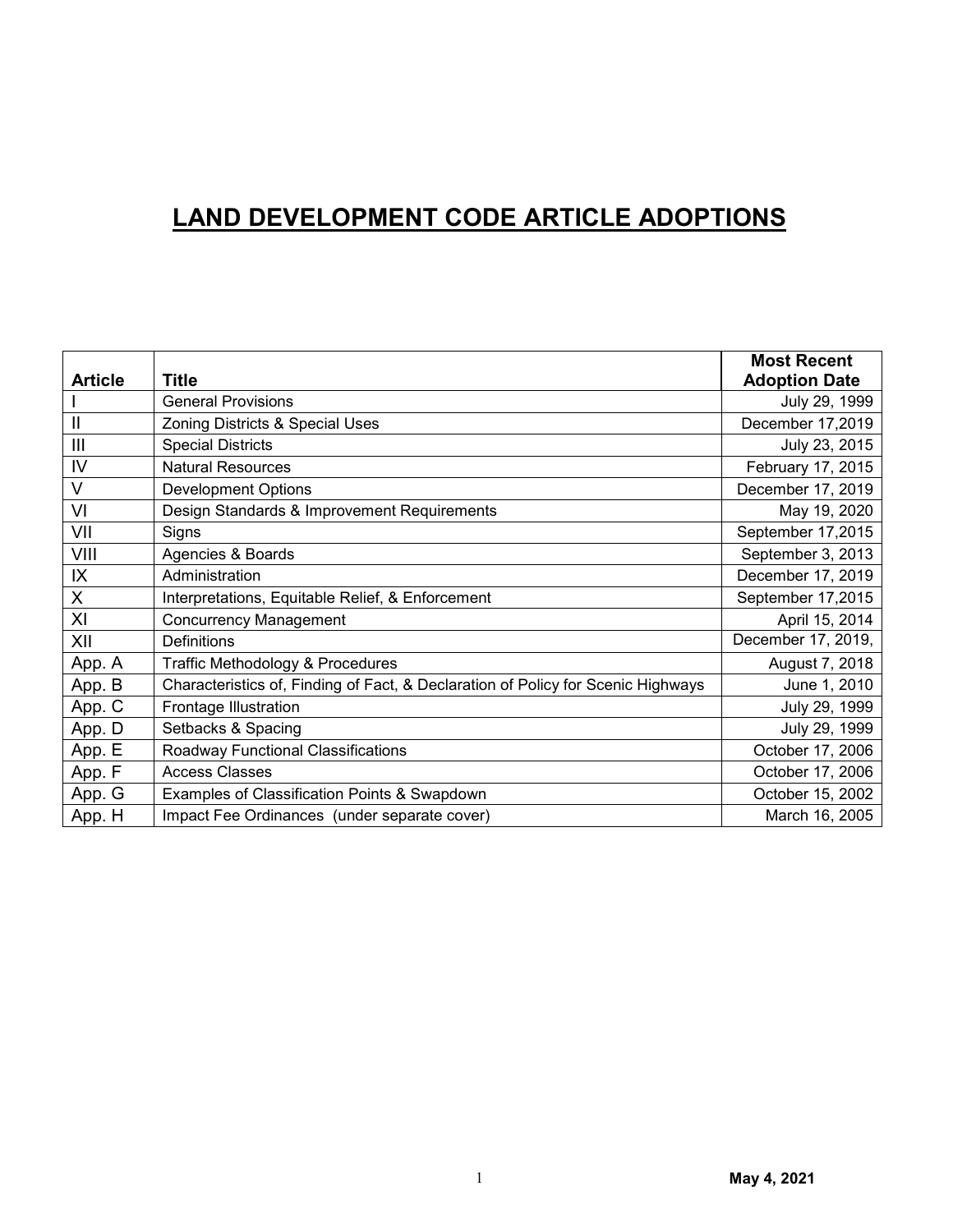# **LAND DEVELOPMENT CODE REVISIONS**

| <b>Revision</b> | <b>Articles Amended</b>                                                                                                                       | <b>Adoption Date</b> |
|-----------------|-----------------------------------------------------------------------------------------------------------------------------------------------|----------------------|
| $\mathbf 0$     | <b>Original Adoption</b>                                                                                                                      | July 29, 1999        |
| 1               | II, IV, VIII, XII                                                                                                                             | October 19, 1999     |
| $\overline{2}$  | II, IV, VI, VII                                                                                                                               | April 18, 2000       |
| 3               | XII                                                                                                                                           | June 6, 2000         |
| 4               | II, VI                                                                                                                                        | July 11, 2000        |
| 5               | V (Sections 5.01.01.C.2 & 5.01.02.A.2)                                                                                                        | July 18, 2000        |
| 6               | III, $V$ , $IX$ , $X$ , $XII$                                                                                                                 | October 10, 2000     |
| $\overline{7}$  | III (Part 3.09.00)                                                                                                                            | January 9, 2001      |
| 8               | III (Part 3.09.00)                                                                                                                            | March 20, 2001       |
| 9               | VII (Part 7.00.00)                                                                                                                            | May 15, 2001         |
| 10              | IV                                                                                                                                            | June 12, 2001        |
| 11              | $\mathsf{X}$                                                                                                                                  | June 26, 2001        |
| 12              | II, IV (Section 4.01.05.B, 4.01.05.F.d), XII (Part 12.01.00)                                                                                  | November 13, 2001    |
| 13              | VI, App. E                                                                                                                                    | February 26, 2002    |
| 14              | Ш                                                                                                                                             | June 25, 2002        |
| 15              | IV (Subsection 4.01.02E)                                                                                                                      | August 6, 2002       |
| 16              | VIII (Section 8.01.02A & 8.01.02B)                                                                                                            | August 13, 2002      |
| 17              | VI (Subsection 6.04.08.D.2 & 6.04.07.M)                                                                                                       | September 17,2002    |
| 18              | III, VII, Appendix F, Appendix G, XII (Part 12.01.00)                                                                                         | October 15, 2002     |
| 19              | VII (Ordinance #2002-72 to replace Article VII)                                                                                               | December 10, 2002    |
| 20              | III (Subsection 3.07.03)                                                                                                                      | August 12, 2003      |
| 21              | IX (Section 9.06.04)                                                                                                                          | August 26, 2003      |
| 22              | $\vee$                                                                                                                                        | October 28, 2003     |
| 23              | IX, XI, Appendix A (revising table 1), Appendix E, Appendix F                                                                                 | April 6, 2004        |
| 24              | I (Revising Section 1.03.04) VI (Revising Section 6.04.01, 6.04.02, 6.04.03 &<br>6.04.06) XII (Revising Part 12.01.00)                        | June 8, 2004         |
| 25              | Ordinance No. 2004-51 Supplements Article 1 Findings of Fact, Article VII, and<br>Article XII, currently under Ordinance No. 2002-72          | June 22, 2004        |
| 26              | Article III (Section 3.01.02)                                                                                                                 | August 25, 2004      |
| 27              | Articles II, IV, V                                                                                                                            | March 9, 2005        |
| 28              | Appendix H Impact Fee Ordinances - (under separate cover)                                                                                     | March 16, 2005       |
| 29              | Articles II, IV, VI, XII                                                                                                                      | December 13,2005     |
| 30              | Articles II, VI, III (Section Part 3.09.00) (ADD Part 3.10.00)                                                                                | May 30, 2006         |
| 31              | Articles III (Section 3.07.14, 3.08.10), Article IV (Subsection 4.01.06C), Article<br>VI (Section 6.04.05, 6.04.07), Appendix E, & Appendix F | October 17, 2006     |
| 32              | Article XI                                                                                                                                    | November 1, 2006     |
| 33              | Articles VI, XII                                                                                                                              | February 20, 2007    |
| 34              | Articles II, VI, X                                                                                                                            | July 24, 2007        |
| 35              | Articles II, VI, XII                                                                                                                          | March 18, 2008       |
| 36              | Articles VI (Section 6.04.00, 6.04.07, 6.04.08) & XII                                                                                         | May 27, 2008         |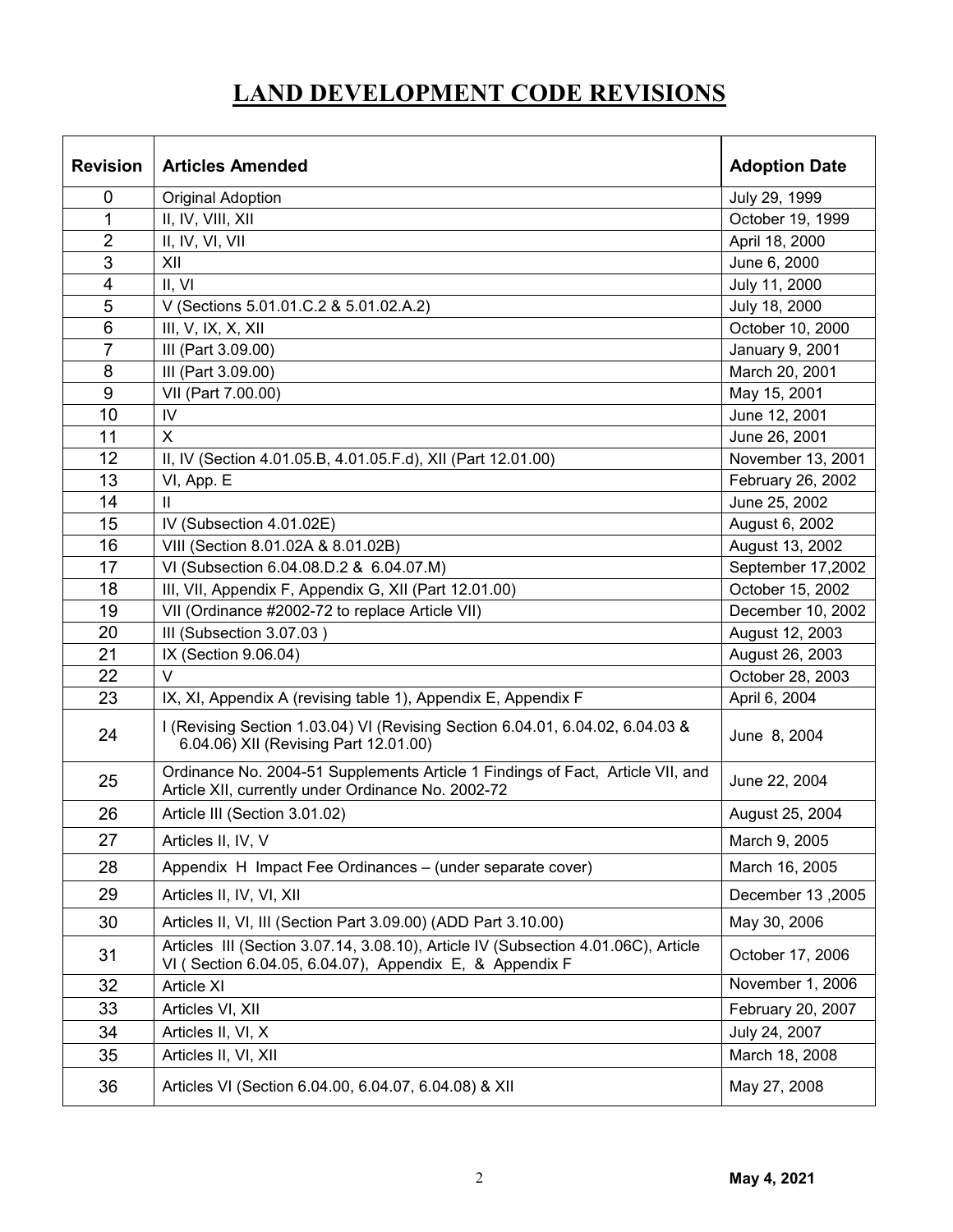| 37 | Articles II (Subsection 2.03.01-A), IV (Subsections 4.01.05, 4.01.06, 4.01.10),<br>V, (Subsection 5.03.03), VI (Subsection 6.02.01, 6.03.02, 6.03.03, 6.04.06,<br>6.06.03, 6.06.04.B.8), and X (Subsection 10.04.03).                                                                                                                                                                                                                                                                                                                                                                                                                                                                                                                                                                  | January 6, 2009   |
|----|----------------------------------------------------------------------------------------------------------------------------------------------------------------------------------------------------------------------------------------------------------------------------------------------------------------------------------------------------------------------------------------------------------------------------------------------------------------------------------------------------------------------------------------------------------------------------------------------------------------------------------------------------------------------------------------------------------------------------------------------------------------------------------------|-------------------|
| 38 | Articles II, III, IV, VI, VII (Entirely) and XII                                                                                                                                                                                                                                                                                                                                                                                                                                                                                                                                                                                                                                                                                                                                       | June 16, 2009     |
| 39 | Articles II, V, VI, X, and XII and Section 7.09.01.B and Section 7.09.01.D                                                                                                                                                                                                                                                                                                                                                                                                                                                                                                                                                                                                                                                                                                             | October 20, 2009  |
| 40 | Article XI and Appendix A, Sections 6.04.07, 9.00.06 and 12.01.00                                                                                                                                                                                                                                                                                                                                                                                                                                                                                                                                                                                                                                                                                                                      | November 3, 2009  |
| 41 | Article V, Part 5.07.00 and Article VI, Part 6.04.00                                                                                                                                                                                                                                                                                                                                                                                                                                                                                                                                                                                                                                                                                                                                   | May 18, 2010      |
| 42 | Article XI, Part 11.02.00, 11.03.00, 11.05.00, and 11.08.00                                                                                                                                                                                                                                                                                                                                                                                                                                                                                                                                                                                                                                                                                                                            | May 18, 2010      |
| 43 | Article II, Part 2.02.00 and 2.03.00; Article III (Entirely); Article V, Part 5.06.00;<br>Article VI, Parts 6.04.00, 6.05.00, 6.06.00, and 6.08.00; Article VII, Parts<br>7.00.00, 7.03.00, 7.04.00 and 7.07.00; Article IX, Part 9.00.00; Article X, Part<br>10.03.00; Article XII and Appendix B.                                                                                                                                                                                                                                                                                                                                                                                                                                                                                    | June 1, 2010      |
| 44 | Article III, Part 3.06.00, 3.07.00, 3.08.00, 3.09.00 and 3.10.00; Article V Part<br>5.03.00 Subsection 5.03.05 and 5.03.05.C.3; Article VI Part 6.02.00 Subsection<br>6.02.06.B.3.b and 6.02.06.A, Part 6.04.00 Subsection 6.04.07.E.2 and Table<br>6.09; Article VII Part 7.07.00 Subsection 7.07.01.A.1 and 7.07.01.A.h.                                                                                                                                                                                                                                                                                                                                                                                                                                                             | December 7, 2010  |
| 45 | Article III, Part 3.01.00; Article VI, Part 6.02.00 Subsection 6.02.06.B; Part<br>6.04.00 Subsections 6.04.01C, 6.04.08.B, 6.04.08.C and 6.04.08.D; Part<br>11.00.00 Subsection 11.02.07.                                                                                                                                                                                                                                                                                                                                                                                                                                                                                                                                                                                              | May 3, 2011       |
| 46 | Article III, Part 3.03.00; Article X, Part 10.04.00; and Article XII                                                                                                                                                                                                                                                                                                                                                                                                                                                                                                                                                                                                                                                                                                                   | June 21, 2011     |
| 47 | Article II                                                                                                                                                                                                                                                                                                                                                                                                                                                                                                                                                                                                                                                                                                                                                                             | August 2, 2011    |
| 48 | Article II Subsections 2.02.01.G, 2.02.01.H, Table 2.03.01, 2.03.15, 2.03.48;<br>Article VI Subsections 6.04.15.C, 6.04.06.F.7.b, 6.05.02.H.1 and 2, 6.08.42;<br>Article VII Subsection 7.09.01.D; Article XII                                                                                                                                                                                                                                                                                                                                                                                                                                                                                                                                                                         | October 4, 2011   |
| 49 | Article II; Article IV; Article VI Subsections 6.06.02, 6.09.00, Table 6.18; Article<br>XII                                                                                                                                                                                                                                                                                                                                                                                                                                                                                                                                                                                                                                                                                            | January 17, 2012  |
| 50 | Article III Subsection 3.03.02.D.1.b ; Article IV Subsections 4.01.06.C.2 and<br>4.01.11.F.1; Article VI Subsections 6.04.02.C and 6.04.06.F.3.a(3); Article XI<br>Subsections 11.05.02.C.3.c and 11.05.03.C.3.c                                                                                                                                                                                                                                                                                                                                                                                                                                                                                                                                                                       | September 4, 2012 |
| 51 | Article II Zoning Districts and Special Uses                                                                                                                                                                                                                                                                                                                                                                                                                                                                                                                                                                                                                                                                                                                                           | October 16, 2012  |
| 52 | Article II Zoning Districts and Special Uses Table 2.03.01 Table of Special Uses<br>in Zoning Districts                                                                                                                                                                                                                                                                                                                                                                                                                                                                                                                                                                                                                                                                                | February 5, 2013  |
| 53 | Article II, Part 2.02.00, Sec. 2.02.01 and Table 2.02.02; Article III, Part 3.06.00,<br>Sec. 3.06.03, 3.06.04, 3.06.06, 3.06.09, 3.06.12, and 3.06.14, Part 3.07.00,<br>3.07.03, 3.07.04, 3.07.08, 3.07.09, 3.07.12 and 3.07.14, Part 3.08.00, Sec.<br>3.08.03, 3.08.04, 3.08.07, 3.08.09 and 3.08.10, Part 3.09.00, Sec. 3.09.03,<br>3.09.04, 3.09.06, 3.09.07, and 3.09.08, and Part 3.10.00, Sec. 3.10.03, 3.10.04,<br>3.10.05.H, I and K, 3.10.06, 3.10.07, 3.10.08 and 3.10.10; Article IV, Part<br>4.01.00, Sec. 4.01.09 A-E and H-K; Article V, Part 5.03.00, Sec. 5.03.05.A.10<br>and 5.03.05.F; Article VI, Part 6.01.00, Table 6.01; Article VII, Part 7.07.01,<br>Sec. 7.07.01.A; Article VIII, Part 8.00.00, Sec. 8.01.02.A; and, Article IX Part<br>9.00.00, Sec. 9.00.08 | September 3, 2013 |
| 54 | Article XI Concurrency Management Parts 11.02.00, 11.03.00, 11.09.00 and<br>Appendix A Traffic Impact Study Methodology and Procedures                                                                                                                                                                                                                                                                                                                                                                                                                                                                                                                                                                                                                                                 | April 15, 2014    |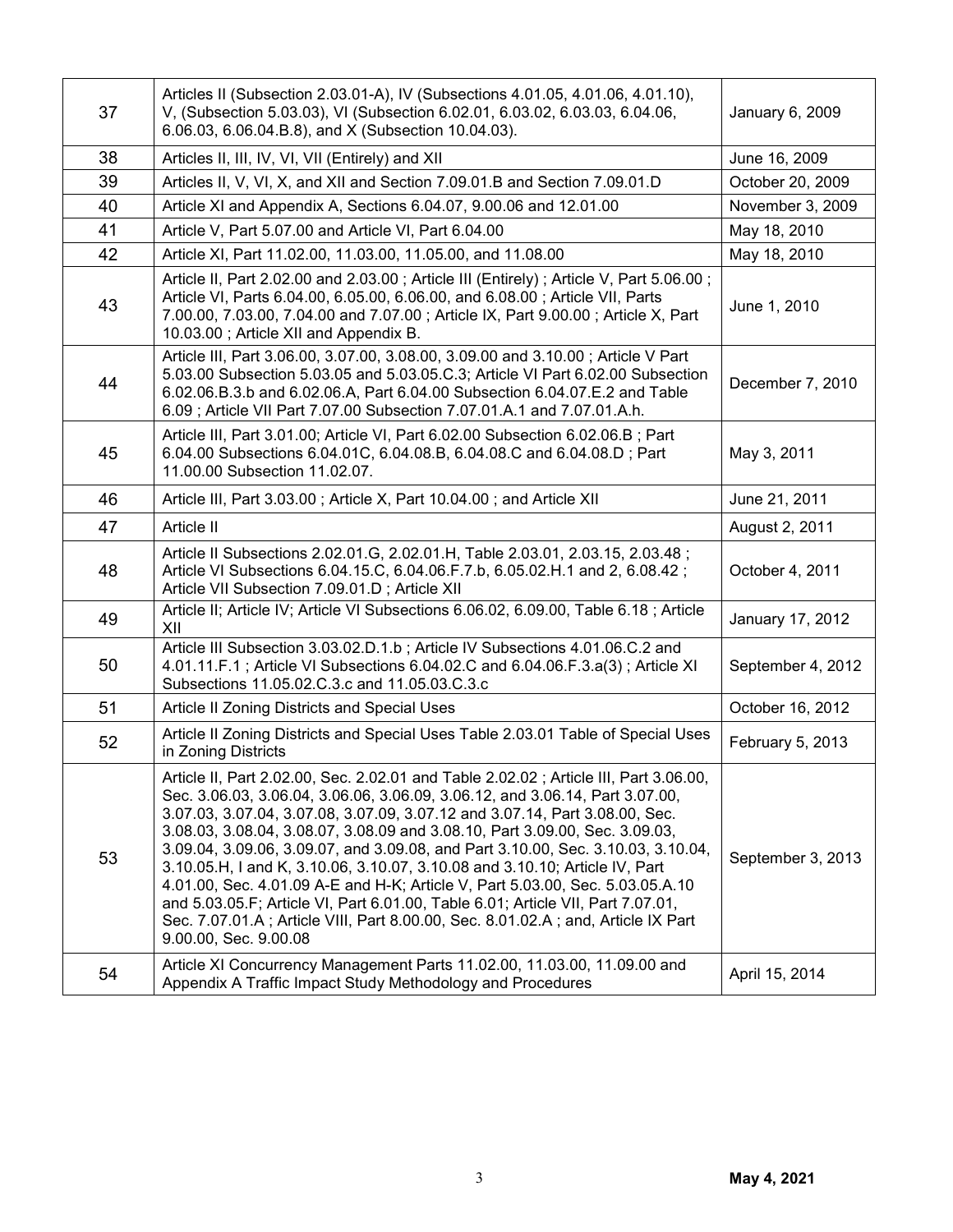| 55 | Article II Zoning Districts Parts 2.03.00, Sec. 2.03.12, 2.03.38, 2.03.55 and<br>Table 2.03.01; Article III, Part 3.06.00, Sec. 3.06.03, Part 3.07.00, Sec.<br>3.07.03, Part 3.08.00, Sec. 3.08.03, Part 3.09.00, Sec. 3.09.03, Part 3.10.00,<br>Sec. 3.10.09; Article IV, Part 4.01.00, Sec. 4.01.05.E; Article V, Part 5.01.00,<br>Sec. 5.01.02, 5.01.03, 5.01.04, Part 5.03.00, Sec. 5.03.02 G.1.r.1, 5.03.03 F;<br>Art. VI, Part. 6.01.00, Sec. 6.01.03, Part. 6.06.00, Sec. 6.06.02, 6.06.04 A;<br>Article VII, Part 7.03.00, Sec. 7.03.01.A and N, Part. 7.08.00., Sec. 7.08.01.S,<br>Part 7.09.00, Sec. 7.09.01.D; Article IX, Part 9.00.00, Sec. 9.00.09, Part<br>9.06.00, Sec. 9.06.04; Article X, Part 10.01.00, Sec. 10.01.02; Article XII. | February 17, 2015 |
|----|--------------------------------------------------------------------------------------------------------------------------------------------------------------------------------------------------------------------------------------------------------------------------------------------------------------------------------------------------------------------------------------------------------------------------------------------------------------------------------------------------------------------------------------------------------------------------------------------------------------------------------------------------------------------------------------------------------------------------------------------------------|-------------------|
| 56 | Article III, Part 3.03.00 Flood Damage Control Regulations, Sec. 3.03.01,<br>3.03.02, 3.03.03, 3.03.04, 3.03.05, 3.03.06, 3.03.07, 3.03.08, 3.03.09, 3.03.10;<br><b>Article XII Definitions</b>                                                                                                                                                                                                                                                                                                                                                                                                                                                                                                                                                        | February 24, 2015 |
| 57 | Article III, Adding Part 3.11.00 West Augustine Overlay District, Sec. 3.11.00 -<br>3.11.13.                                                                                                                                                                                                                                                                                                                                                                                                                                                                                                                                                                                                                                                           | June 19, 2015     |
| 58 | Article III, 3.07.00 South Anastasia Overlay District, 3.07.14; Part 3.08.00 Mid<br>Anastasia Overlay District, Section 3.08.10; Part 3.09.00 North Coastal Overlay<br>District, Section 3.09.08 ; Part 3.10.00 Vilano Beach Town Center Overlay<br>District, Section 3.10.08.                                                                                                                                                                                                                                                                                                                                                                                                                                                                         | July 21, 2015     |
| 59 | Article VI, Design Standards and Improvement Requirements; Part 6.04.00<br>Roadways, Drainage and Utilities Standards, Section 6.04.04 Construction<br>within Right-of-Way.                                                                                                                                                                                                                                                                                                                                                                                                                                                                                                                                                                            | July 23, 2015     |
| 60 | Article II, Zoning Districts and Special Uses; Part 2.03.00 Special Uses,<br>Section 2.03.06 Other Animals, Adding Section 2.03.56 Domestic Hens.                                                                                                                                                                                                                                                                                                                                                                                                                                                                                                                                                                                                      | March 17, 2016    |
| 61 | Article II, Zoning Districts and Special Uses; Article II, Part 2.03.00 Special<br>Uses for Apiaries and Commercial Outdoor Firing Ranges; Article VI, Part<br>6.03.00 Fire Protection Regulations; Article VI, Part 6.04.00 Roadways,<br>Drainage and Utilities Standards; And Article XII Definition for Zoning Variance                                                                                                                                                                                                                                                                                                                                                                                                                             | July 26, 2016     |
| 62 | Article II, Part 2.03.00 Special Uses Within Zoning Districts, Section 2.03.16<br>"Personal Property Mini-Warehouses" and Section 2.03.42 "Recreational<br>Vehicle/Boat Storage"; and Article IV, Part 4.01.00 "Natural Resources",<br>Section 4.01.06.B "Buffers and Setbacks; and Article VI "Design Standards and<br>Improvement Requirements", Table 6.17 "Off Street Parking Requirements".                                                                                                                                                                                                                                                                                                                                                       | April 04, 2017    |
| 63 | Article VII "Signs"                                                                                                                                                                                                                                                                                                                                                                                                                                                                                                                                                                                                                                                                                                                                    | May 4, 2017       |
| 64 | Article II, Section 2.02.04.B.12; Section 6.07.02 "Excluded Portions of<br>Structures".                                                                                                                                                                                                                                                                                                                                                                                                                                                                                                                                                                                                                                                                | June 23, 2017     |
| 65 | Article V, Section 5.03.02.H "Architectural Review by Associations".                                                                                                                                                                                                                                                                                                                                                                                                                                                                                                                                                                                                                                                                                   | September 7, 2017 |
| 66 | Article II, Section 3.12.00, "Hastings Overlay District".                                                                                                                                                                                                                                                                                                                                                                                                                                                                                                                                                                                                                                                                                              | February 6, 2018  |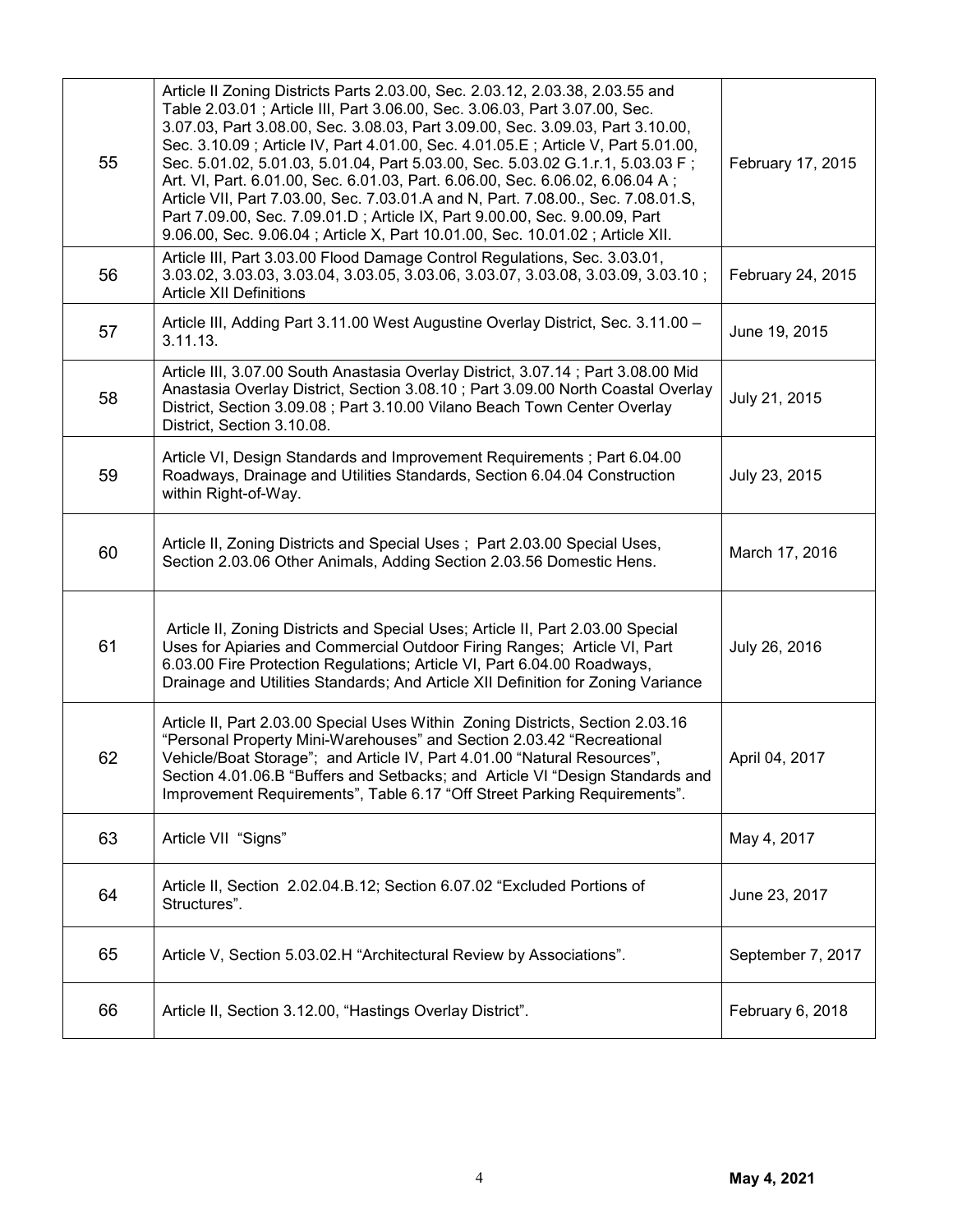| 67 | Article III, Section 3.05.00 - 3.10.00 amending Architectural, Signage,<br>Buffering, and Use Standards in the Coastal Overlays; Revised procedural<br>rules; Article VII, Signs; Article X, Parts 10.03.00 and 10.04.00 revised<br>procedural rules and signs [Ord. 2018-24]                                                                                                                                                                                                                                                                                                                                                   | June 5, 2018      |
|----|---------------------------------------------------------------------------------------------------------------------------------------------------------------------------------------------------------------------------------------------------------------------------------------------------------------------------------------------------------------------------------------------------------------------------------------------------------------------------------------------------------------------------------------------------------------------------------------------------------------------------------|-------------------|
| 68 | Article II, Section 2.02.01 Animal Care Facility; Sec. 2.02.04 Accessory Uses;<br>Sec. 2.02.04.B.12, Fence Height; Table 2.03.01; Sec. 2.03.02 Alcoholic<br>Beverages; Sec. 2.03.57 Animal Care Facilities; Relocate Sec. 2.04.04 RV/Boat<br>Parking to Sec. 6.01.03; Add Sec. 6.08.43 Animal Care Facility; Part 6.08.00<br>Animal Hospital, Veterinary Clinic, General and Small; Part 6.08.00; Sec.<br>6.08.22 Kennel; Sec. 9.00.04 Expiration of Applications; Art. XII "Animal Care<br>Facility" and amending "Townhouse".                                                                                                 | July 17, 2018     |
| 69 | Article VI, Section 6.04.05 Access Management; Article XI Concurrency<br>Management (exempting non-residential development), Sections 11.09.06,<br>Subsection E and F, Determining Proportionate Fair Share Obligation                                                                                                                                                                                                                                                                                                                                                                                                          | August 7,2018     |
| 70 | Article II, Part 2.02.00 Uses within Zoning Districts, adding Sec. 2.03.58 Brew-<br>Pubs, Sec. 2.03.59 Microbreweries, and Sec. 2.03.60 Rural Industry; Deleting<br>Sec. 2.03.56 Domestic Hens and relocating to Sec. 2.02.04.B.18 Accessory<br>Uses; Article VI, Amends Sec. 6.08.07 Canopies and Gasoline Pump Islands as<br>Accessory Use; Amends Article XII, revising definitions for "Bar, Cocktail<br>Lounge, Saloon, or Tavern", "Frontage, Building", and adds definition for<br>"Alcohol Beverage Establishment", "Brewpub", "Microbrewery", and "Rural<br>Industry".                                                 | December 18, 2018 |
| 71 | Replaces Article II, Table 2.03.00 "Special Uses"; Amends Article V, ,Sec.<br>5.03.03.B. "Setbacks" to measure increase setback to the garage; Amends<br>Article VI "Table 6.01" to distinguish BRL and setbacks; Table 6.17 "Off street<br>parking requirements" to reduce parking requirements for multifamily; Sec.<br>6.02.01 "Access" to allow more than two (2) homes off of an easement; Clarfies<br>Sec. 6.06.06.D.2 "Mailboxes"; Article IX, Section 9.06.04. "Notice of Hearings"<br>to extend public noticing requirements; Article XII "Definitions", which creates<br>definitions for "donation" and "dedication". | December 17, 2019 |
| 72 | Amends Article IV, Part 4.01.00, Section 4.01.05.E.3 "Trees and Other<br>Vegetation" creating tree fines for Protected trees removed due to unauthorized<br>clearing; Amends Article XII "Definitions" amending the definition of "Protected<br>Tree".                                                                                                                                                                                                                                                                                                                                                                          | May 19, 2020      |
| 73 | Amends Article VI, Section 6.04.07.F.1.E "Roadway Design" to provide<br>alternative options for pavement design.                                                                                                                                                                                                                                                                                                                                                                                                                                                                                                                | July 24, 2020     |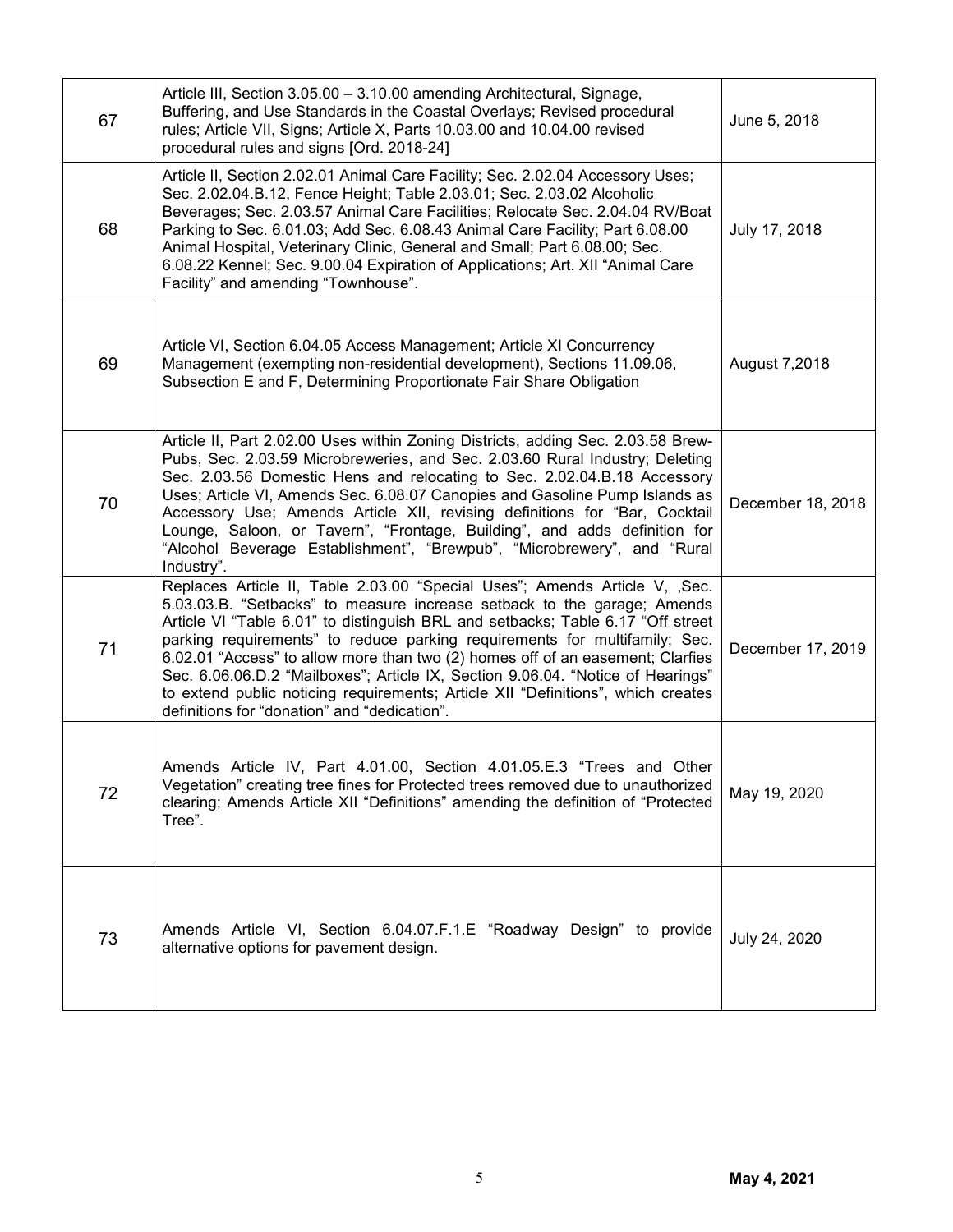| 74 | Amends Article II, Sections 2.01.02, 2.02.03, 2.03.01; Article V, Part 5.07.00;<br>Creates new Part 5.11.00 "Workforce Housing Zoning designation"; Amends<br>Table 6.01 for the creation of the Workforce Housing Zoning designation. | July 09, 2020 |
|----|----------------------------------------------------------------------------------------------------------------------------------------------------------------------------------------------------------------------------------------|---------------|
| 75 | Amends Article II, creating Section 2.02.04.B.19 "Short Term Vacation Rentals",<br>and amends Article XII to include associated definitions.                                                                                           | May 4, 2021   |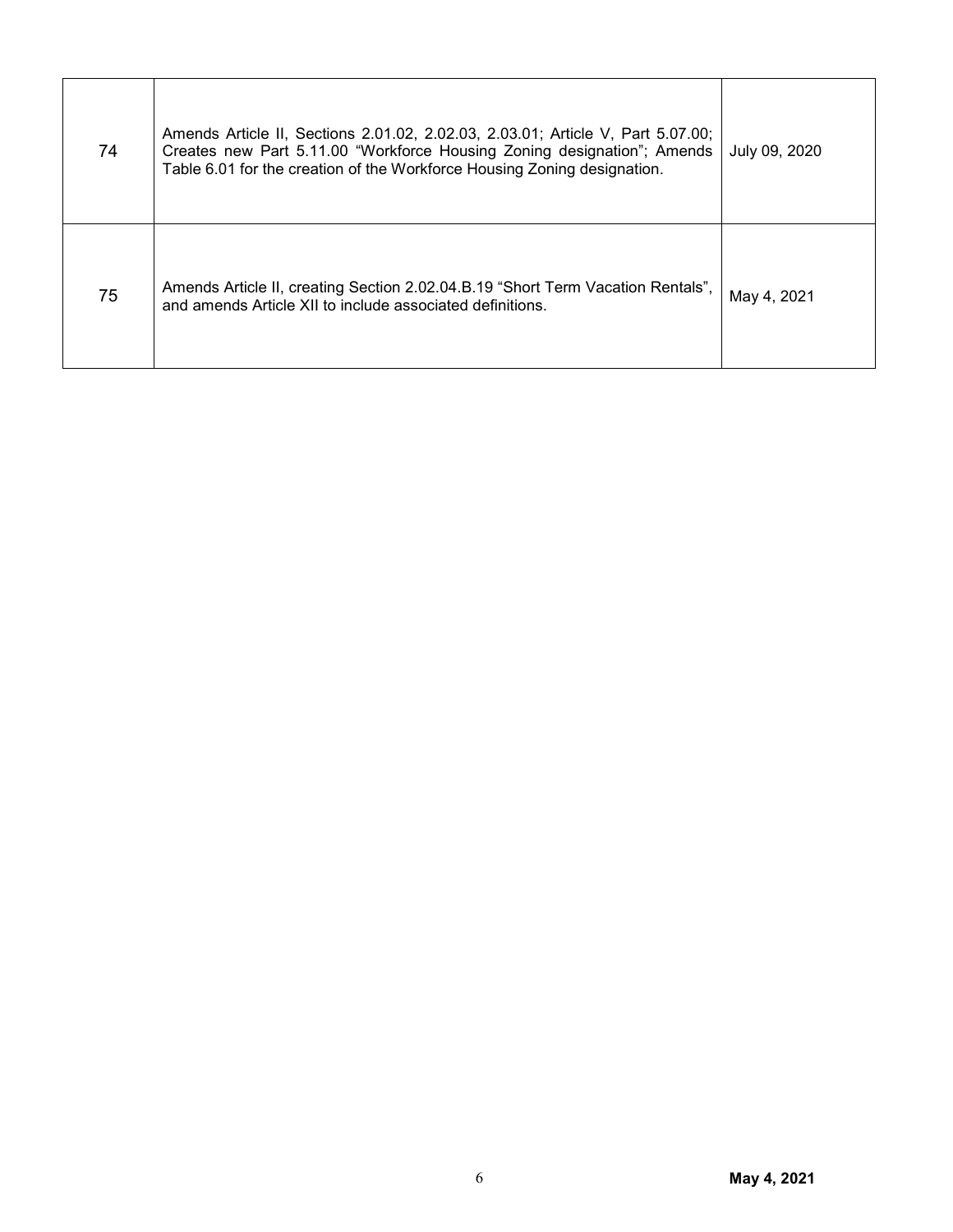### **Land Development Code Table of Contents**

| <b>Article I</b>                                                                             | <b>General Provisions</b>                |  |
|----------------------------------------------------------------------------------------------|------------------------------------------|--|
| Part 1.01.00                                                                                 |                                          |  |
| Part 1.02.00                                                                                 |                                          |  |
| Sec. 1.02.01<br>Sec. 1.02.02<br>Sec. 1.02.03<br>Sec. 1.02.04                                 |                                          |  |
| Part 1.03.00                                                                                 |                                          |  |
| Sec. 1.03.01<br>Sec. 1.03.02<br>Sec. 1.03.03<br>Sec. 1.03.04                                 |                                          |  |
| <b>Article II</b>                                                                            | <b>Zoning Districts and Special Uses</b> |  |
| Part 2.00.00                                                                                 |                                          |  |
| Part 2.01.00                                                                                 |                                          |  |
| Sec. 2.01.01<br>Sec. 2.01.02<br>Sec. 2.01.03<br>Sec. 2.01.04                                 |                                          |  |
| Part 2.02.00                                                                                 |                                          |  |
| Sec. 2.02.01<br>Sec. 2.02.02<br>Sec. 2.02.03<br>Sec. 2.02.04<br>Sec. 2.02.05<br>Sec. 2.02.06 |                                          |  |
| Part 2.03.00                                                                                 |                                          |  |
| Sec. 2.03.01<br>Sec. 2.03.01-A<br>Sec. 2.03.02<br>Sec. 2.03.03                               |                                          |  |
| Sec. 2.03.04<br>Sec. 2.03.05<br>Sec. 2.03.06<br>Sec. 2.03.07                                 |                                          |  |
| Sec. 2.03.08<br>Sec. 2.03.09<br>Sec. 2.03.10<br>Sec. 2.03.11                                 |                                          |  |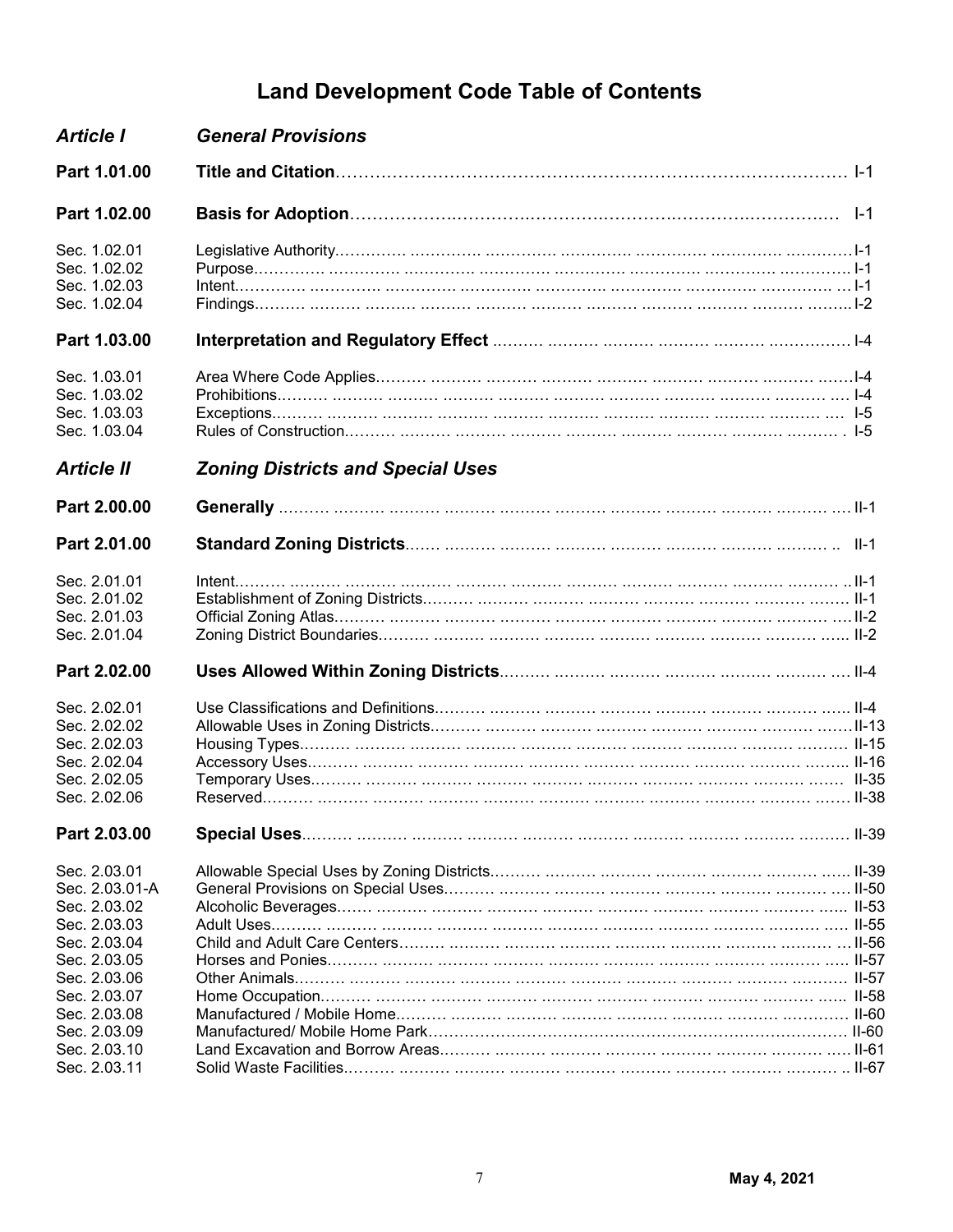#### **Part 2.03.00 Special Uses (Continued)**

| Sec. 2.03.12 |                                                                                         |  |
|--------------|-----------------------------------------------------------------------------------------|--|
| Sec. 2.03.13 |                                                                                         |  |
| Sec. 2.03.14 |                                                                                         |  |
| Sec. 2.03.15 |                                                                                         |  |
| Sec. 2.03.16 |                                                                                         |  |
| Sec. 2.03.17 |                                                                                         |  |
| Sec. 2.03.18 |                                                                                         |  |
| Sec. 2.03.19 |                                                                                         |  |
| Sec. 2.03.20 |                                                                                         |  |
| Sec. 2.03.21 |                                                                                         |  |
| Sec. 2.03.22 |                                                                                         |  |
| Sec. 2.03.23 |                                                                                         |  |
| Sec. 2.03.24 |                                                                                         |  |
| Sec. 2.03.25 |                                                                                         |  |
| Sec. 2.03.26 |                                                                                         |  |
| Sec. 2.03.27 |                                                                                         |  |
| Sec. 2.03.28 |                                                                                         |  |
| Sec. 2.03.29 |                                                                                         |  |
| Sec. 2.03.30 |                                                                                         |  |
| Sec. 2.03.31 |                                                                                         |  |
| Sec. 2.03.32 |                                                                                         |  |
| Sec. 2.03.33 |                                                                                         |  |
|              |                                                                                         |  |
| Sec. 2.03.34 |                                                                                         |  |
| Sec. 2.03.35 |                                                                                         |  |
| Sec. 2.03.36 |                                                                                         |  |
| Sec. 2.03.37 |                                                                                         |  |
| Sec. 2.03.38 |                                                                                         |  |
| Sec. 2.03.39 |                                                                                         |  |
| Sec. 2.03.40 |                                                                                         |  |
| Sec. 2.03.41 |                                                                                         |  |
| Sec. 2.03.42 |                                                                                         |  |
| Sec. 2.03.43 |                                                                                         |  |
| Sec. 2.03.44 |                                                                                         |  |
| Sec. 2.03.45 |                                                                                         |  |
| Sec. 2.03.46 |                                                                                         |  |
| Sec. 2.03.47 |                                                                                         |  |
| Sec. 2.03.48 | Electronic Game Promotions, Adult Arcade Amusement Centers and Indoor Activities on the |  |
|              |                                                                                         |  |
| Sec. 2.03.49 |                                                                                         |  |
| Sec. 2.03.50 |                                                                                         |  |
| Sec. 2.03.51 |                                                                                         |  |
| Sec. 2.03.52 |                                                                                         |  |
| Sec. 2.03.53 |                                                                                         |  |
| Sec. 2.03.54 |                                                                                         |  |
| Sec. 2.03.55 |                                                                                         |  |
| Sec. 2.03.56 |                                                                                         |  |
| Sec. 2.03.57 |                                                                                         |  |
| Sec. 2.03.58 |                                                                                         |  |
| Sec. 2.03.59 |                                                                                         |  |

| Part 2.04.00 |  |
|--------------|--|
|              |  |
| Sec. 2.04.02 |  |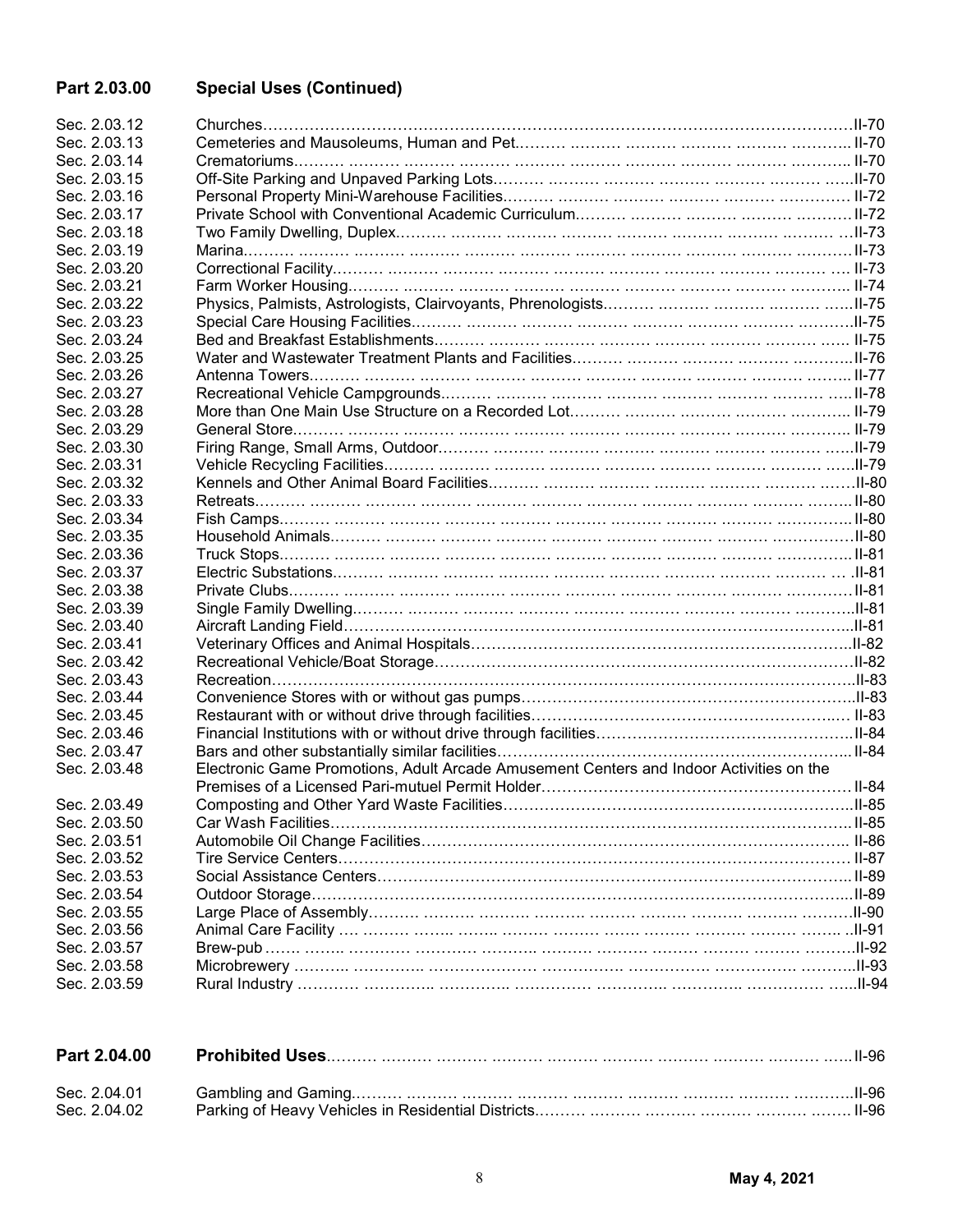| Sec. 2.04.03<br>Sec. 2.04.04<br>Sec. 2.04.05<br>Sec. 2.04.06<br>Sec. 2.04.07<br>Sec. 2.04.08 | Parking, Repairing and Storage of Certain Vehicles Without Current License Plates  II-97<br>Sales, Display and Preparation of Products in Commercial Districts    II-97<br>Erection of More than One Main Use Structure on a Residential Lot   II-98 |  |
|----------------------------------------------------------------------------------------------|------------------------------------------------------------------------------------------------------------------------------------------------------------------------------------------------------------------------------------------------------|--|
| <b>Article III</b>                                                                           | <b>Special Districts</b>                                                                                                                                                                                                                             |  |
| Part 3.00.00                                                                                 |                                                                                                                                                                                                                                                      |  |
|                                                                                              |                                                                                                                                                                                                                                                      |  |
| Part 3.01.00                                                                                 |                                                                                                                                                                                                                                                      |  |
| Sec. 3.01.01                                                                                 |                                                                                                                                                                                                                                                      |  |
| Sec. 3.01.02                                                                                 |                                                                                                                                                                                                                                                      |  |
| Sec. 3.01.03                                                                                 |                                                                                                                                                                                                                                                      |  |
| Sec. 3.01.04                                                                                 |                                                                                                                                                                                                                                                      |  |
| Sec. 3.01.05                                                                                 | Properties Listed or Determined to be Eligible for Listing on the National Register of Historic                                                                                                                                                      |  |
|                                                                                              |                                                                                                                                                                                                                                                      |  |
| Sec. 3.01.06                                                                                 |                                                                                                                                                                                                                                                      |  |
| Sec. 3.01.07                                                                                 |                                                                                                                                                                                                                                                      |  |
| Part 3.02.00                                                                                 |                                                                                                                                                                                                                                                      |  |
|                                                                                              |                                                                                                                                                                                                                                                      |  |
| Sec. 3.02.01                                                                                 |                                                                                                                                                                                                                                                      |  |
| Sec. 3.02.02                                                                                 |                                                                                                                                                                                                                                                      |  |
| Sec. 3.02.03                                                                                 |                                                                                                                                                                                                                                                      |  |
| Sec. 3.02.04                                                                                 |                                                                                                                                                                                                                                                      |  |
| Sec. 3.02.05                                                                                 |                                                                                                                                                                                                                                                      |  |
| Part 3.03.00                                                                                 |                                                                                                                                                                                                                                                      |  |
| Sec. 3.03.01                                                                                 |                                                                                                                                                                                                                                                      |  |
| Sec. 3.03.02                                                                                 |                                                                                                                                                                                                                                                      |  |
| Sec. 3.03.03                                                                                 |                                                                                                                                                                                                                                                      |  |
| Sec. 3.03.04                                                                                 |                                                                                                                                                                                                                                                      |  |
| Sec. 3.03.05                                                                                 |                                                                                                                                                                                                                                                      |  |
| Sec. 3.03.06                                                                                 |                                                                                                                                                                                                                                                      |  |
| Sec. 3.03.07                                                                                 |                                                                                                                                                                                                                                                      |  |
| Sec. 3.03.08                                                                                 |                                                                                                                                                                                                                                                      |  |
| Sec. 3.03.09                                                                                 |                                                                                                                                                                                                                                                      |  |
| Sec. 3.03.10                                                                                 |                                                                                                                                                                                                                                                      |  |
| Part 3.04.00                                                                                 |                                                                                                                                                                                                                                                      |  |
| Sec. 3.04.01                                                                                 |                                                                                                                                                                                                                                                      |  |
| Sec. 3.04.02                                                                                 |                                                                                                                                                                                                                                                      |  |
| Sec. 3.04.03                                                                                 |                                                                                                                                                                                                                                                      |  |
| Sec. 3.04.04                                                                                 |                                                                                                                                                                                                                                                      |  |
| Sec. 3.04.05                                                                                 |                                                                                                                                                                                                                                                      |  |
| Sec. 3.04.06                                                                                 |                                                                                                                                                                                                                                                      |  |
| Part 3.05.00                                                                                 |                                                                                                                                                                                                                                                      |  |
| Sec. 3.05.01                                                                                 |                                                                                                                                                                                                                                                      |  |
| Part 3.06.00                                                                                 |                                                                                                                                                                                                                                                      |  |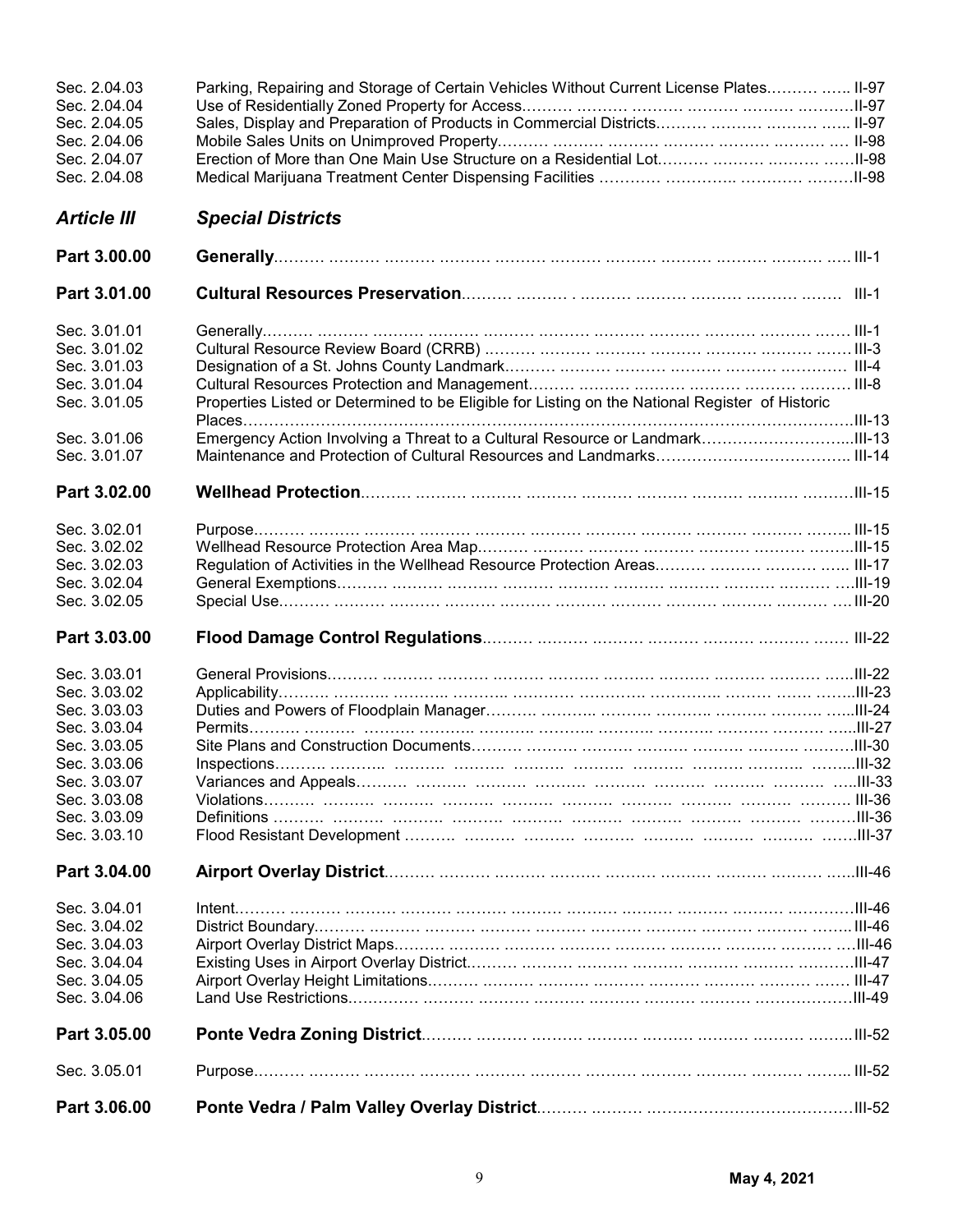| Sec. 3.06.01<br>Sec. 3.06.02 |                                                                                              |               |
|------------------------------|----------------------------------------------------------------------------------------------|---------------|
| Sec. 3.06.03                 |                                                                                              |               |
| Sec. 3.06.04                 |                                                                                              |               |
| Sec. 3.06.05                 |                                                                                              |               |
|                              |                                                                                              |               |
| Part 3.06.00                 | Ponte Vedra / Palm Valley Overlay District (Continued)                                       |               |
| Sec. 3.06.06<br>Sec. 3.06.07 |                                                                                              |               |
|                              |                                                                                              |               |
| Sec. 3.06.08                 |                                                                                              |               |
| Sec. 3.06.09                 |                                                                                              |               |
| Sec. 3.06.10                 |                                                                                              |               |
| Sec. 3.06.11                 |                                                                                              |               |
| Sec. 3.06.12                 |                                                                                              |               |
| Sec. 3.06.13                 |                                                                                              |               |
| Sec. 3.06.14                 |                                                                                              |               |
| Part 3.07.00                 |                                                                                              |               |
| Sec. 3.07.01                 |                                                                                              |               |
| Sec. 3.07.02                 |                                                                                              |               |
| Sec. 3.07.03                 |                                                                                              |               |
| Sec. 3.07.04                 |                                                                                              |               |
| Sec. 3.07.05                 |                                                                                              |               |
| Sec. 3.07.06                 |                                                                                              |               |
| Sec. 3.07.07                 |                                                                                              |               |
| Sec. 3.07.08                 |                                                                                              |               |
| Sec. 3.07.09                 |                                                                                              |               |
| Sec. 3.07.10                 |                                                                                              |               |
| Sec. 3.07.11                 |                                                                                              |               |
| Sec. 3.07.12                 |                                                                                              |               |
| Sec. 3.07.13                 |                                                                                              |               |
| Sec. 3.07.14                 |                                                                                              |               |
| Part 3.08.00                 |                                                                                              |               |
| Sec. 3.08.01                 |                                                                                              |               |
| Sec. 3.08.02                 | Delineation of the Mid-Anastasia Island Coastal Corridor Overlay District  III-87            |               |
| Sec. 3.08.03                 | Uses and Activities Subject to Mid-Anastasia Overlay District StandardsIII-87                |               |
| Sec. 3.08.04                 |                                                                                              |               |
| Sec. 3.08.05                 |                                                                                              |               |
| Sec. 3.08.06                 |                                                                                              |               |
| Sec. 3.08.07                 |                                                                                              |               |
| Sec. 3.08.08                 |                                                                                              |               |
| Sec. 3.08.09                 |                                                                                              |               |
| Sec. 3.08.10                 |                                                                                              |               |
| Part 3.09.00                 |                                                                                              | <b>III-98</b> |
| Sec. 3.09.01                 |                                                                                              |               |
| Sec. 3.09.02                 |                                                                                              |               |
| Sec. 3.09.03                 | Uses and Activities Subject to the requirements of the North Coastal Overlay District III-98 |               |
| Sec. 3.09.04                 |                                                                                              |               |
| Sec. 3.09.05                 |                                                                                              |               |
| Sec. 3.09.06                 |                                                                                              |               |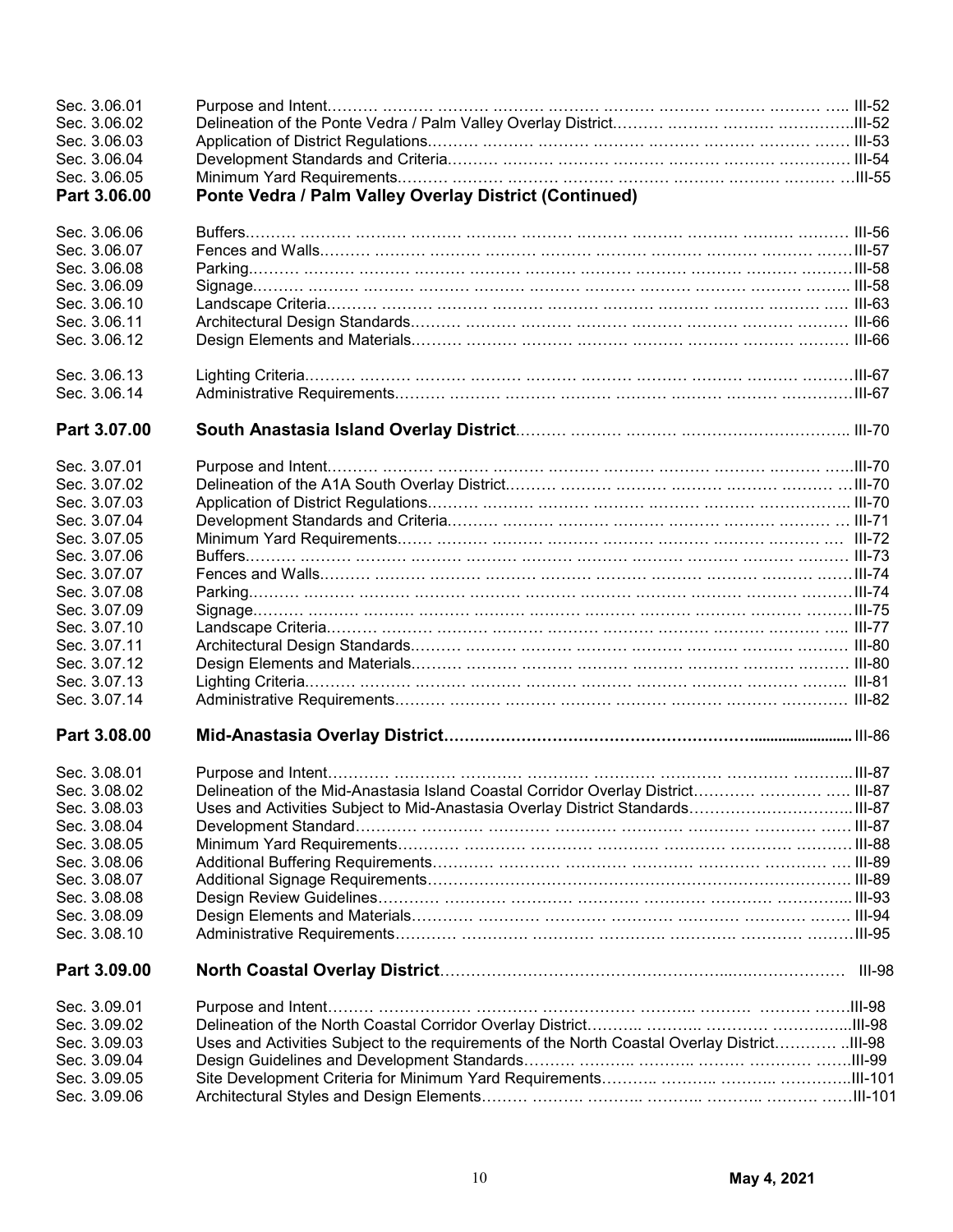| Sec. 3.09.07 |  |
|--------------|--|
| Sec. 3.09.08 |  |
|              |  |

| Part 3.10.00      |                                                                                                      |  |
|-------------------|------------------------------------------------------------------------------------------------------|--|
| Sec. 3.10.01      |                                                                                                      |  |
| Sec. 3.10.02      |                                                                                                      |  |
| Sec. 3.10.03      | Uses and Activities Subject to the requirements of Vilano Beach Town Center Overlay District III-111 |  |
| Sec. 3.10.04      |                                                                                                      |  |
| Sec. 3.10.05      |                                                                                                      |  |
| Sec. 3.10.06      |                                                                                                      |  |
| Sec. 3.10.07      | Administrative Approval of Design Elements Materials and Exterior Finishes III-142                   |  |
| Sec. 3.10.08      |                                                                                                      |  |
| Sec. 3.10.09      |                                                                                                      |  |
| Sec. 3.10.10      | Incentives for Owners Who Restore and Preserve A Qualified Historic Structure III-149                |  |
| Part 3.11.00      |                                                                                                      |  |
| Sec. 3.11.01      |                                                                                                      |  |
| Sec. 3.11.02      |                                                                                                      |  |
| Figure 3.11.02    |                                                                                                      |  |
| Sec. 3.11.03      |                                                                                                      |  |
| Sec. 3.11.04      |                                                                                                      |  |
| Sec. 3.11.05      | Uses and Activities subject to the requirements of the West Augustine Overlay DistrictIII-152        |  |
| Sec. 3.11.06      |                                                                                                      |  |
| Sec. 3.11.07      |                                                                                                      |  |
| Sec. 3.11.08      |                                                                                                      |  |
| Sec. 3.11.09      |                                                                                                      |  |
| Sec. 3.11.10      |                                                                                                      |  |
| Sec. 3.11.11      |                                                                                                      |  |
| Sec. 3.11.12      |                                                                                                      |  |
| Sec. 3.11.13      |                                                                                                      |  |
| Part 3.12.00      |                                                                                                      |  |
| Sec. 3.11.01      |                                                                                                      |  |
| Sec. 3.11.02      |                                                                                                      |  |
| Sec. 3.12.03      |                                                                                                      |  |
| Sec. 3.12.04      | Uses and Activities subject to the requirements of the Hastings Overlay District    III-166          |  |
| Sec. 3.12.05      |                                                                                                      |  |
| Sec. 3.12.06      |                                                                                                      |  |
| Sec. 3.12.07      |                                                                                                      |  |
|                   |                                                                                                      |  |
| <b>Article IV</b> | <b>Natural Resources</b>                                                                             |  |
| Part 4.00.00      |                                                                                                      |  |
| Part 4.01.00      |                                                                                                      |  |
| Sec. 4.01.01      |                                                                                                      |  |
| Sec. 4.01.02      |                                                                                                      |  |
| Sec. 4.01.03      |                                                                                                      |  |
| Sec. 4.01.04      |                                                                                                      |  |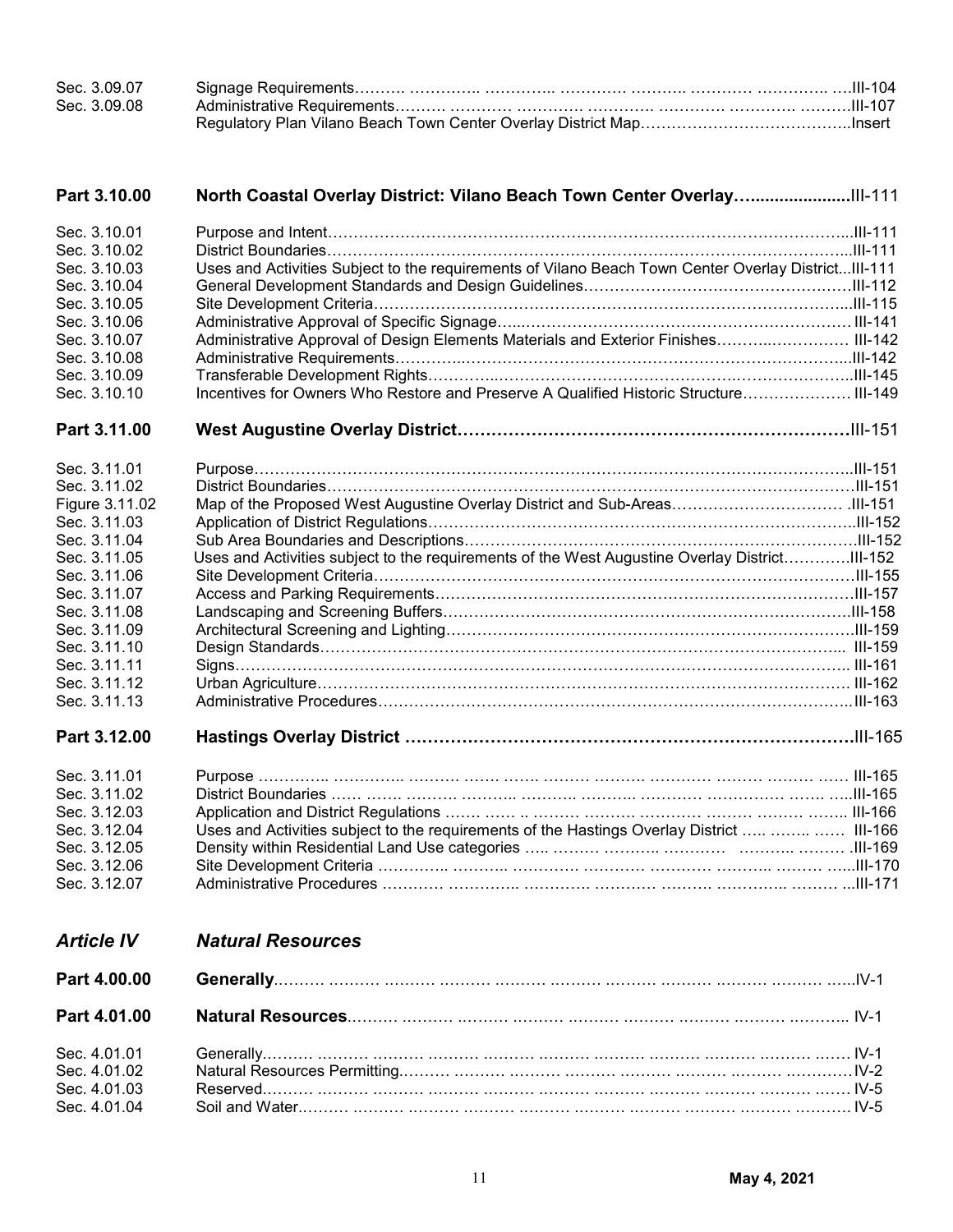| Sec. 4.01.05                 |                                                                                              |  |
|------------------------------|----------------------------------------------------------------------------------------------|--|
| Sec. 4.01.06                 |                                                                                              |  |
| Sec. 4.01.07                 | Environ. Sensitive Areas - Significant Natural Communities Habitat: Gen. Provisions IV-23    |  |
| Sec. 4.01.08                 | Environ. Sensitive Areas - Threatened or Endangered Species & Species of Spec. Concern IV-25 |  |
| Sec. 4.01.09                 |                                                                                              |  |
| Sec. 4.01.10                 |                                                                                              |  |
| Sec. 4.01.11                 |                                                                                              |  |
| Sec. 4.01.12                 |                                                                                              |  |
| Sec. 4.01.13                 |                                                                                              |  |
| Sec. 4.01.14                 |                                                                                              |  |
| Sec. 4.01.15                 |                                                                                              |  |
| <b>Article V</b>             | <b>Development Options</b>                                                                   |  |
|                              |                                                                                              |  |
| Part 5.00.00                 |                                                                                              |  |
| Sec. 5.00.01                 | Conservation of Natural Features and Environmentally Sensitive Areas   V-1                   |  |
| Sec. 5.00.02                 |                                                                                              |  |
|                              |                                                                                              |  |
| Part 5.01.00                 |                                                                                              |  |
| Sec. 5.01.01                 |                                                                                              |  |
| Sec. 5.01.02                 |                                                                                              |  |
| Sec.5.01.03                  |                                                                                              |  |
|                              |                                                                                              |  |
| Part 5.02.00                 |                                                                                              |  |
|                              |                                                                                              |  |
| Sec. 5.02.01                 |                                                                                              |  |
| Sec. 5.02.02                 |                                                                                              |  |
| Part 5.03.00                 |                                                                                              |  |
|                              |                                                                                              |  |
| Sec. 5.03.01<br>Part 5.03.00 | <b>Planned Unit Development (PUD) Districts (Continued)</b>                                  |  |
|                              |                                                                                              |  |
| Sec. 5.03.02                 |                                                                                              |  |
| Sec. 5.03.03                 |                                                                                              |  |
| Sec. 5.03.04                 |                                                                                              |  |
| Sec. 5.03.05                 |                                                                                              |  |
| Sec. 5.03.06                 |                                                                                              |  |
| Sec. 5.03.07                 |                                                                                              |  |
| Sec. 5.03.08                 |                                                                                              |  |
| Sec. 5.03.09                 |                                                                                              |  |
|                              |                                                                                              |  |
| Sec. 5.03.10                 |                                                                                              |  |
| Sec. 5.03.11                 |                                                                                              |  |
| Sec. 5.03.12                 |                                                                                              |  |
| Sec. 5.03.13                 | Developments of Regional Impact using an approved Conversion TableV-27                       |  |
| Part 5.04.00                 |                                                                                              |  |
|                              |                                                                                              |  |
| Sec. 5.04.01                 |                                                                                              |  |
| Sec. 5.04.02                 |                                                                                              |  |
| Sec. 5.04.03                 |                                                                                              |  |
| Sec. 5.04.04<br>Sec. 5.04.05 |                                                                                              |  |
|                              |                                                                                              |  |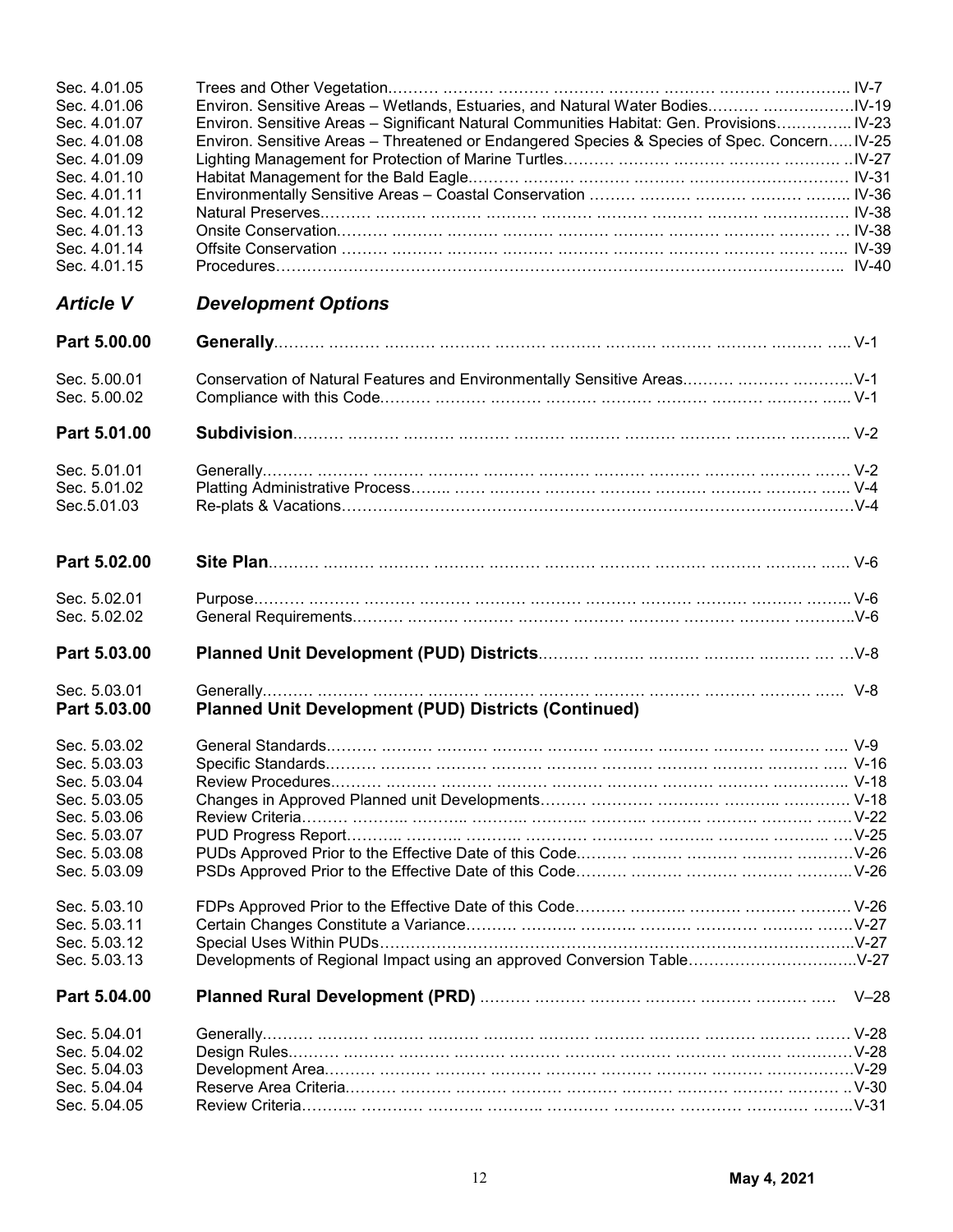| Sec. 5.04.06 |  |
|--------------|--|
| Sec. 5.04.07 |  |
| Sec. 5.04.08 |  |
| Part 5.05.00 |  |
| Sec. 5.05.01 |  |
| Sec. 5.05.02 |  |
| Sec. 5.05.03 |  |
| Sec. 5.05.04 |  |
| Part 5.06.00 |  |
| Sec. 5.06.01 |  |

| Part 5.07.00                 |                                             |  |
|------------------------------|---------------------------------------------|--|
| Sec. 5.07.01                 |                                             |  |
| Sec. 5.07.02                 |                                             |  |
| Sec. 5.07.03                 |                                             |  |
| Sec. 5.07.04                 |                                             |  |
| Sec. 5.07.05                 |                                             |  |
| Sec. 5.07.06                 |                                             |  |
| Part 5.08.00                 |                                             |  |
| Sec. 5.08.01                 |                                             |  |
| Sec. 5.08.02                 |                                             |  |
| Sec. 5.08.03                 |                                             |  |
| Part 5.09.00                 |                                             |  |
| Sec. 5.09.01                 |                                             |  |
| Sec. 5.09.02<br>Part 5.09.00 | <b>Variable Density Bonuses (continued)</b> |  |
| Sec. 5.09.03                 |                                             |  |
| Part 5.10.00                 |                                             |  |
| Sec. 5.10.01                 |                                             |  |
| Sec. 5.10.02                 |                                             |  |
| Sec. 5.10.03                 |                                             |  |
| Sec. 5.10.04                 |                                             |  |
| Part 5.11.00                 | <b>Workforce Housing Zoning designation</b> |  |

# Sec. 5.11.01 Purpose …………… …………………… ………………………. ……………………….. ……………...V-55

| Sec. 5.11.01 |  |
|--------------|--|
| Sec. 5.11.02 |  |
| Sec. 5.11.03 |  |
| Sec. 5.11.04 |  |
| Sec. 5.11.05 |  |
|              |  |

#### *Article VI Design Standards and Improvement Requirements*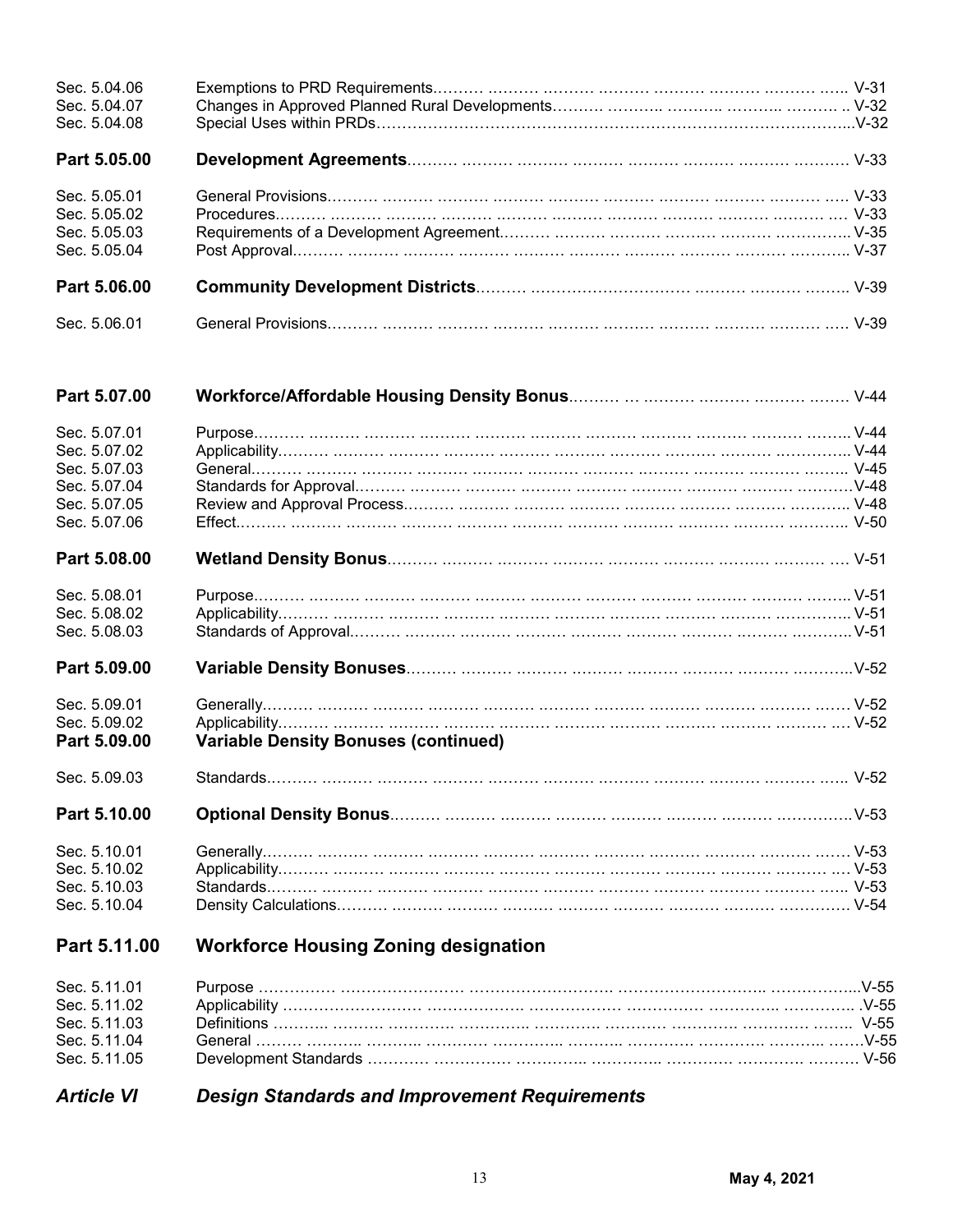| Part 6.00.00 |                                                                                                  |  |
|--------------|--------------------------------------------------------------------------------------------------|--|
| Part 6.01.00 |                                                                                                  |  |
| Sec. 6.01.01 | Schedule of District Area, Height, Bulk, and Placement Regulations    VI-1                       |  |
| Sec. 6.01.02 | Reserved                                                                                         |  |
| Sec. 6.01.03 |                                                                                                  |  |
| Sec. 6.01.04 |                                                                                                  |  |
| Sec. 6.01.05 |                                                                                                  |  |
| Part 6.02.00 |                                                                                                  |  |
| Sec. 6.02.01 |                                                                                                  |  |
| Sec. 6.02.02 |                                                                                                  |  |
| Sec. 6.02.03 |                                                                                                  |  |
| Sec. 6.02.04 |                                                                                                  |  |
| Sec. 6.02.05 |                                                                                                  |  |
| Sec. 6.02.06 |                                                                                                  |  |
| Sec. 6.02.07 |                                                                                                  |  |
| Sec. 6.02.08 |                                                                                                  |  |
| Sec. 6.02.09 |                                                                                                  |  |
| Sec. 6.02.10 |                                                                                                  |  |
| Sec. 6.02.11 |                                                                                                  |  |
| Sec. 6.02.12 |                                                                                                  |  |
| Part 6.03.00 |                                                                                                  |  |
| Sec. 6.03.01 |                                                                                                  |  |
| Sec. 6.03.02 |                                                                                                  |  |
| Sec. 6.03.03 |                                                                                                  |  |
| Sec. 6.03.04 |                                                                                                  |  |
| Sec. 6.03.05 |                                                                                                  |  |
| Part 6.04.00 |                                                                                                  |  |
| Sec. 6.04.01 |                                                                                                  |  |
| Sec. 6.04.02 |                                                                                                  |  |
| Sec. 6.04.03 |                                                                                                  |  |
| Sec. 6.04.04 |                                                                                                  |  |
| Sec. 6.04.05 |                                                                                                  |  |
| Sec. 6.04.06 |                                                                                                  |  |
| Sec. 6.04.07 |                                                                                                  |  |
| Sec. 6.04.08 |                                                                                                  |  |
| Sec. 6.04.09 |                                                                                                  |  |
| Sec. 6.04.10 |                                                                                                  |  |
| Sec. 6.04.11 | Connections with County Water & Sewer System Required with Certain Exceptions  VI-90             |  |
| Sec. 6.04.12 | Regulation of Water and Wastewater Connections for Improvements; Water Meters Required VI-92     |  |
| Sec. 6.04.13 | Unlawful Connections & Interfering with Hydrants, Water, Wastewater Service are Prohibited VI-94 |  |
| Sec. 6.04.14 |                                                                                                  |  |
| Sec. 6.04.15 |                                                                                                  |  |
| Sec. 6.04.16 |                                                                                                  |  |
| Sec. 6.04.17 |                                                                                                  |  |
| Sec. 6.04.18 | Cross Connections Between Water Systems Prohibited; Installation of & Standards for              |  |
| Sec. 6.04.19 |                                                                                                  |  |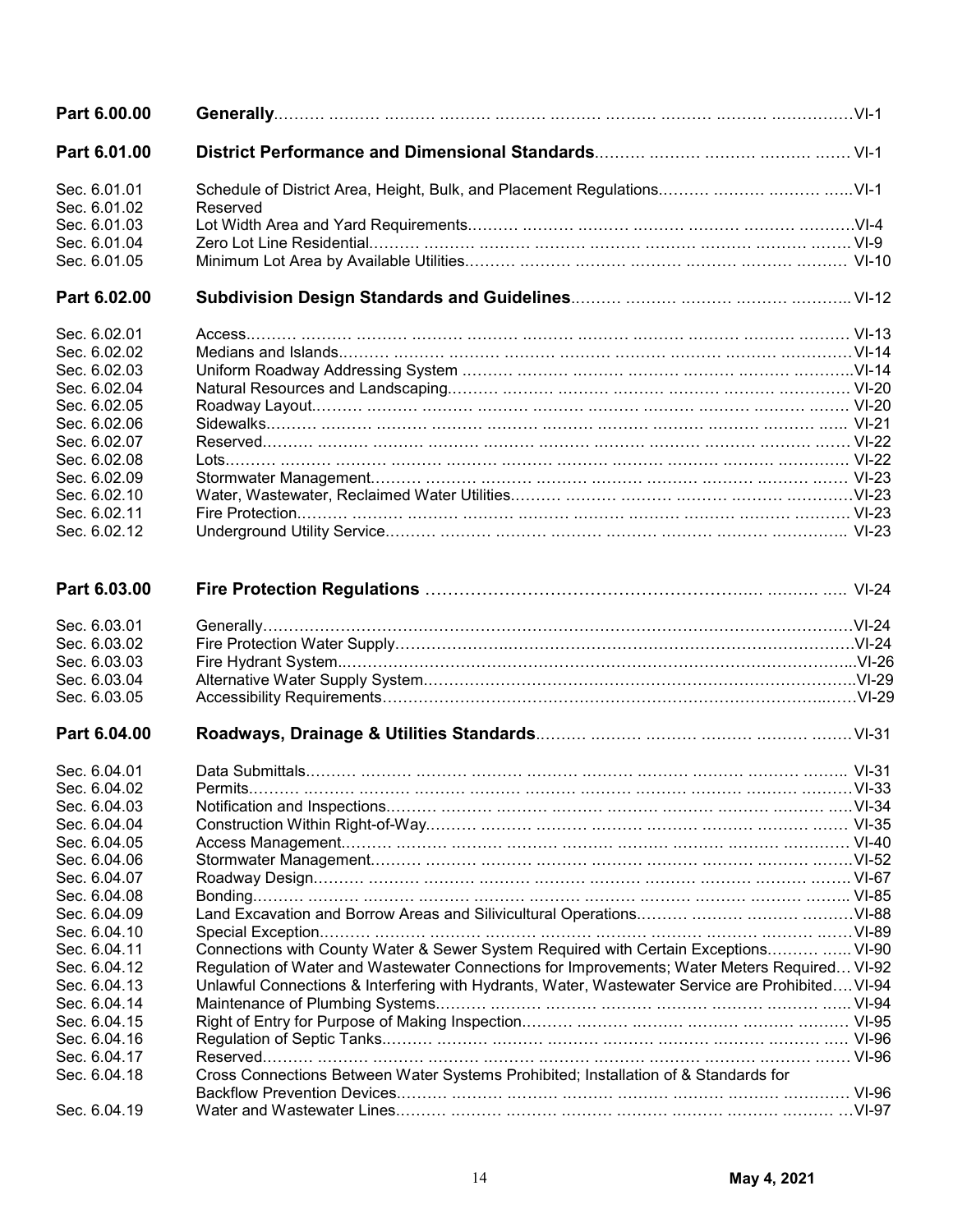| Sec. 6.04.20<br>Sec. 6.04.21<br>Sec. 6.04.22 | Construction or Alteration of Wastewater Collection System Connected to the County |  |
|----------------------------------------------|------------------------------------------------------------------------------------|--|
|                                              |                                                                                    |  |
| Sec. 6.04.23                                 |                                                                                    |  |
| Sec. 6.04.24                                 |                                                                                    |  |
| Sec. 6.04.25                                 |                                                                                    |  |
| Sec. 6.04.26                                 | Discharge of Cooling or Condensing Water into the Storm Drainage System  VI-99     |  |
| Part 6.05.00                                 |                                                                                    |  |
|                                              |                                                                                    |  |
| Sec. 6.05.01                                 | Parking and Loading Review Procedures and Submission Requirements   VI-100         |  |
| Sec. 6.05.02                                 |                                                                                    |  |
| Part 6.06.00                                 |                                                                                    |  |
| Sec. 6.06.01                                 |                                                                                    |  |
| Sec. 6.06.02                                 |                                                                                    |  |
| Sec. 6.06.03                                 |                                                                                    |  |
| Sec. 6.06.04                                 |                                                                                    |  |
| Sec. 6.06.05                                 |                                                                                    |  |
| Part 6.07.00                                 |                                                                                    |  |
| Sec. 6.07.01                                 |                                                                                    |  |
| Sec. 6.07.02                                 |                                                                                    |  |
| Sec. 6.07.03                                 |                                                                                    |  |
| Sec. 6.07.04                                 |                                                                                    |  |
| Sec. 6.07.05                                 |                                                                                    |  |
| Part 6.08.00                                 |                                                                                    |  |
| Sec. 6.08.01                                 |                                                                                    |  |
| Sec. 6.08.02                                 |                                                                                    |  |
| Sec. 6.08.03                                 |                                                                                    |  |
| Sec. 6.08.04                                 |                                                                                    |  |
| Sec. 6.08.05                                 |                                                                                    |  |
| Sec. 6.08.06                                 |                                                                                    |  |
| Sec. 6.08.07                                 |                                                                                    |  |
| Sec. 6.08.08                                 |                                                                                    |  |
| Sec. 6.08.09                                 |                                                                                    |  |
| Sec. 6.08.10                                 |                                                                                    |  |
| Sec. 6.08.11                                 |                                                                                    |  |
| Sec. 6.08.12                                 |                                                                                    |  |
| Sec. 6.08.13                                 |                                                                                    |  |
| Sec. 6.08.14                                 |                                                                                    |  |
| Sec. 6.08.15                                 |                                                                                    |  |
| Sec. 6.08.16                                 |                                                                                    |  |
| Sec. 6.08.17                                 |                                                                                    |  |
| Sec. 6.08.18                                 |                                                                                    |  |
| Sec. 6.08.19                                 |                                                                                    |  |
| Sec. 6.08.20                                 |                                                                                    |  |
| Sec. 6.08.21                                 |                                                                                    |  |
| Sec. 6.08.22                                 |                                                                                    |  |
| Sec. 6.08.23                                 |                                                                                    |  |
| Sec. 6.08.24                                 |                                                                                    |  |
| Sec. 6.08.25                                 |                                                                                    |  |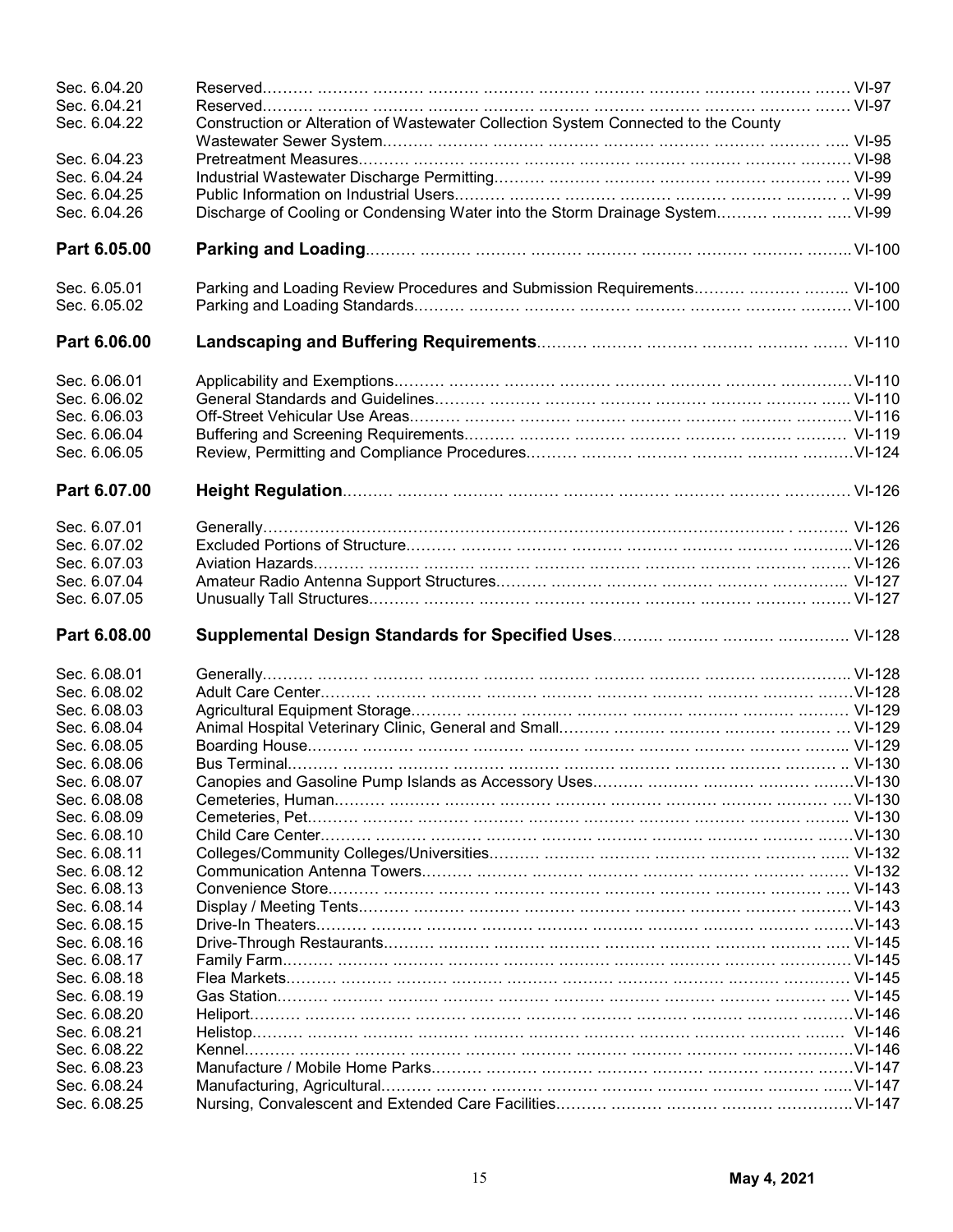| Sec. 6.08.26       |                                                                                                  |  |
|--------------------|--------------------------------------------------------------------------------------------------|--|
| Sec. 6.08.27       |                                                                                                  |  |
| Sec. 6.08.28       |                                                                                                  |  |
| Sec. 6.08.29       |                                                                                                  |  |
| Sec. 6.08.30       |                                                                                                  |  |
| Sec. 6.08.31       |                                                                                                  |  |
|                    |                                                                                                  |  |
| Sec. 6.08.32       |                                                                                                  |  |
| Sec. 6.08.33       |                                                                                                  |  |
| Sec. 6.08.34       |                                                                                                  |  |
| Sec. 6.08.35       |                                                                                                  |  |
| Sec. 6.08.36       |                                                                                                  |  |
| Sec. 6.08.37       |                                                                                                  |  |
| Sec. 6.08.38       |                                                                                                  |  |
| Sec. 6.08.39       |                                                                                                  |  |
| Sec. 6.08.40       |                                                                                                  |  |
| Sec. 6.08.41       |                                                                                                  |  |
| Sec. 6.08.42       |                                                                                                  |  |
| Sec. 6.08.43       |                                                                                                  |  |
|                    |                                                                                                  |  |
| Part 6.09.00       |                                                                                                  |  |
|                    |                                                                                                  |  |
| Sec. 6.09.01       |                                                                                                  |  |
| Sec. 6.09.02       |                                                                                                  |  |
|                    |                                                                                                  |  |
| <b>Article VII</b> | <b>Signs</b>                                                                                     |  |
| Part 7.00.00       |                                                                                                  |  |
| Sec. 7.00.01       |                                                                                                  |  |
| Sec. 7.00.02       |                                                                                                  |  |
| Sec. 7.00.03       |                                                                                                  |  |
| Sec. 7.00.04       |                                                                                                  |  |
| Sec. 7.00.05       |                                                                                                  |  |
| Sec. 7.00.06       |                                                                                                  |  |
| Sec. 7.00.07       |                                                                                                  |  |
|                    |                                                                                                  |  |
| Sec. 7.00.08       |                                                                                                  |  |
| Sec. 7.00.09       |                                                                                                  |  |
| Part 7.01.00       |                                                                                                  |  |
| Sec. 7.01.01       |                                                                                                  |  |
| Sec. 7.01.02       | Types of Billboards Allowed……… ……… ……… ……… ……… ……… ……… ……… ……… … VII-19                          |  |
| Sec. 7.01.03       |                                                                                                  |  |
| Sec. 7.01.04       |                                                                                                  |  |
| Sec. 7.01.05       |                                                                                                  |  |
| Part 7.02.00       |                                                                                                  |  |
|                    |                                                                                                  |  |
| Sec. 7.02.01       |                                                                                                  |  |
| Sec. 7.02.02       |                                                                                                  |  |
| Sec. 7.02.03       |                                                                                                  |  |
| Sec. 7.02.04       |                                                                                                  |  |
| Sec. 7.02.05       |                                                                                                  |  |
| Sec. 7.02.06       |                                                                                                  |  |
| Sec. 7.02.07       | On-Premise Permanent Sign Setbacks and Placement Limits (See Appendix D for Illustration) VII-33 |  |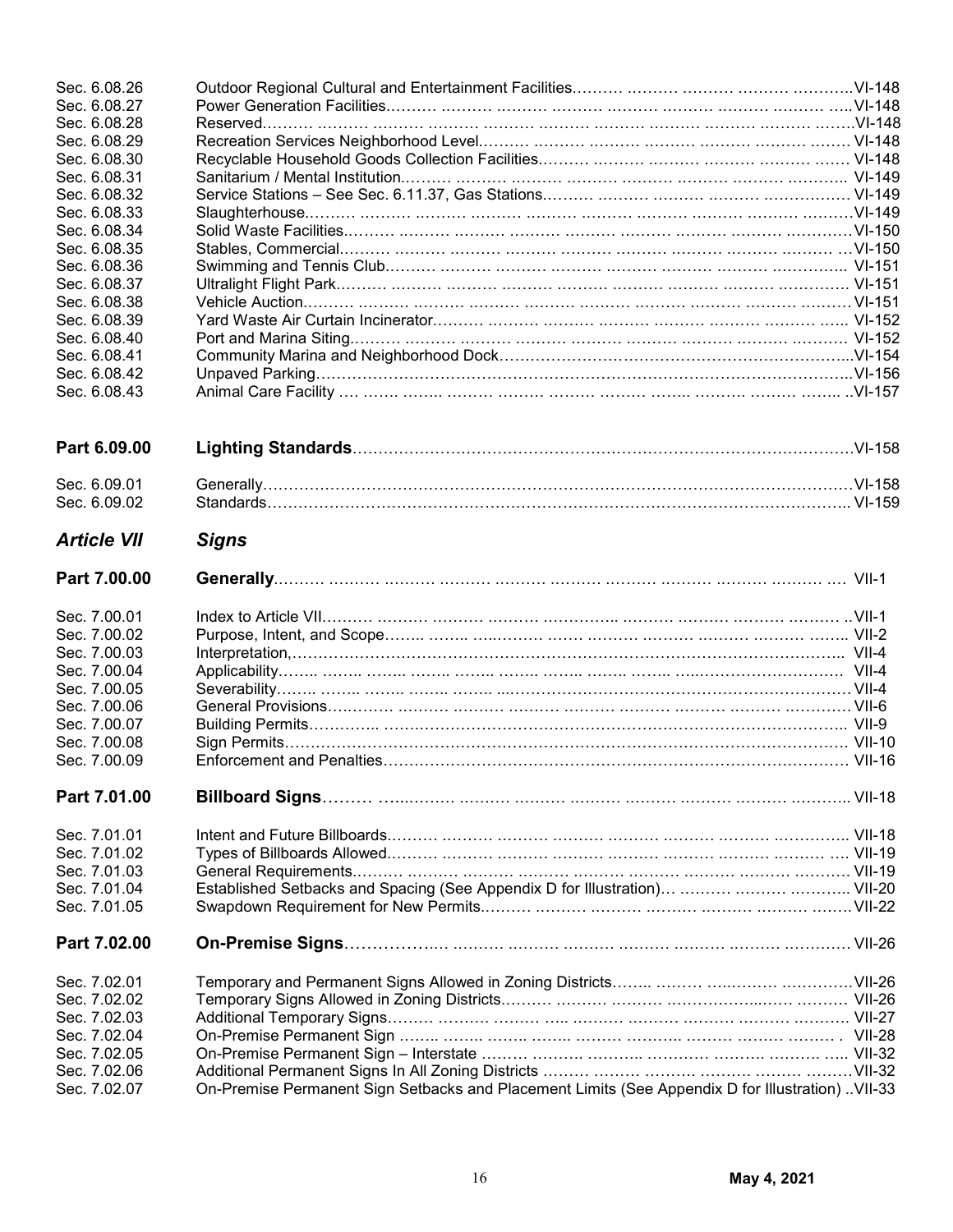| Part 7.03.00                                 |                              |               |
|----------------------------------------------|------------------------------|---------------|
| Sec. 7.03.01                                 |                              |               |
| Part 7.04.00                                 |                              |               |
| Sec. 7.04.01                                 |                              | <b>VII-35</b> |
| Part 7.05.00                                 |                              |               |
| Sec. 7.05.01                                 |                              |               |
| Part 7.06.00                                 |                              |               |
| Sec. 7.06.01<br>Sec. 7.06.02                 |                              |               |
| Part 7.07.00                                 |                              |               |
| Sec. 7.07.01<br>Sec. 7.07.02                 |                              |               |
| Part 7.08.00                                 |                              |               |
| Sec. 7.08.01                                 |                              |               |
| Part 7.09.00                                 |                              |               |
| Sec. 7.09.01                                 |                              |               |
| Part 7.10.00                                 |                              |               |
| Sec. 7.10.01                                 |                              |               |
| <b>Article VIII</b>                          | <b>Agencies and Boards</b>   |               |
| Part 8.00.00                                 |                              |               |
| Sec. 8.00.01<br>Part 8.00.00                 | <b>Generally (continued)</b> |               |
| Sec. 8.00.02                                 |                              |               |
| Part 8.01.00                                 |                              |               |
| Sec. 8.01.01<br>Sec. 8.01.02<br>Sec. 8.01.03 |                              |               |
| <b>Article IX</b>                            | <b>Administration</b>        |               |
| Part 9.00.00                                 |                              |               |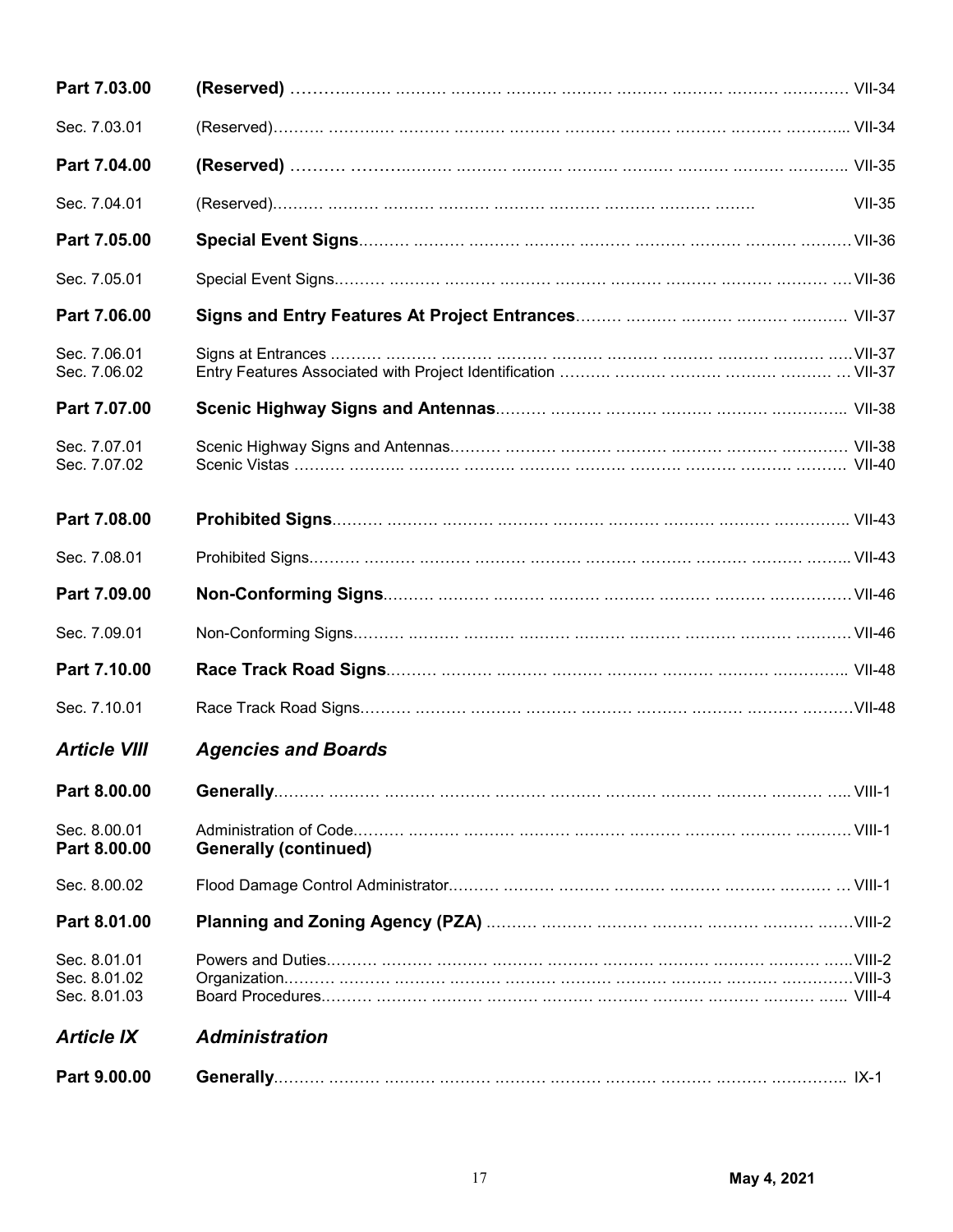| Sec. 9.00.01                 |                                                                       |  |
|------------------------------|-----------------------------------------------------------------------|--|
| Sec. 9.00.02                 |                                                                       |  |
| Sec. 9.00.03<br>Sec. 9.00.04 |                                                                       |  |
| Sec. 9.00.05                 |                                                                       |  |
| Sec. 9.00.06                 |                                                                       |  |
| Sec. 9.00.07                 |                                                                       |  |
| Sec. 9.00.08                 |                                                                       |  |
| Sec. 9.00.09                 |                                                                       |  |
| Part 9.01.00                 |                                                                       |  |
| Sec. 9.01.01                 |                                                                       |  |
| Sec. 9.01.02                 |                                                                       |  |
| Sec. 9.01.03                 |                                                                       |  |
| Sec. 9.01.04                 |                                                                       |  |
| Sec. 9.01.05                 |                                                                       |  |
| Part 9.02.00                 |                                                                       |  |
|                              |                                                                       |  |
| Part 9.03.00                 | Special Uses, Variances and Temporary Use Permits, Minor Modification |  |
|                              |                                                                       |  |
| Sec. 9.03.01                 |                                                                       |  |
| Sec. 9.03.02                 |                                                                       |  |
| Part 9.04.00                 |                                                                       |  |
| Sec. 9.04.01                 |                                                                       |  |
| Sec. 9.04.02                 |                                                                       |  |
| Sec. 9.04.03                 |                                                                       |  |
| Sec. 9.04.04                 |                                                                       |  |
| Sec. 9.04.05                 |                                                                       |  |
| Part 9.05.00                 |                                                                       |  |
| Sec. 9.05.01<br>Sec. 9.05.02 |                                                                       |  |

| Part 9.06.00 |                                                                                  |  |
|--------------|----------------------------------------------------------------------------------|--|
| Sec. 9.06.01 |                                                                                  |  |
| Sec. 9.06.02 |                                                                                  |  |
| Sec. 9.06.03 |                                                                                  |  |
| Sec. 9.06.04 |                                                                                  |  |
| Part 9.07.00 |                                                                                  |  |
| Sec. 9.07.01 |                                                                                  |  |
| Sec. 9.07.02 | Appeals from Decisions of the County Administrator in Enforcing this Code  IX-16 |  |
| Sec. 9.07.03 |                                                                                  |  |
| Sec. 9.07.04 | Appeals from Decisions of the Architectural Review Committee   IX-16             |  |
| Sec. 9.07.05 |                                                                                  |  |
| Sec. 9.07.06 |                                                                                  |  |
|              |                                                                                  |  |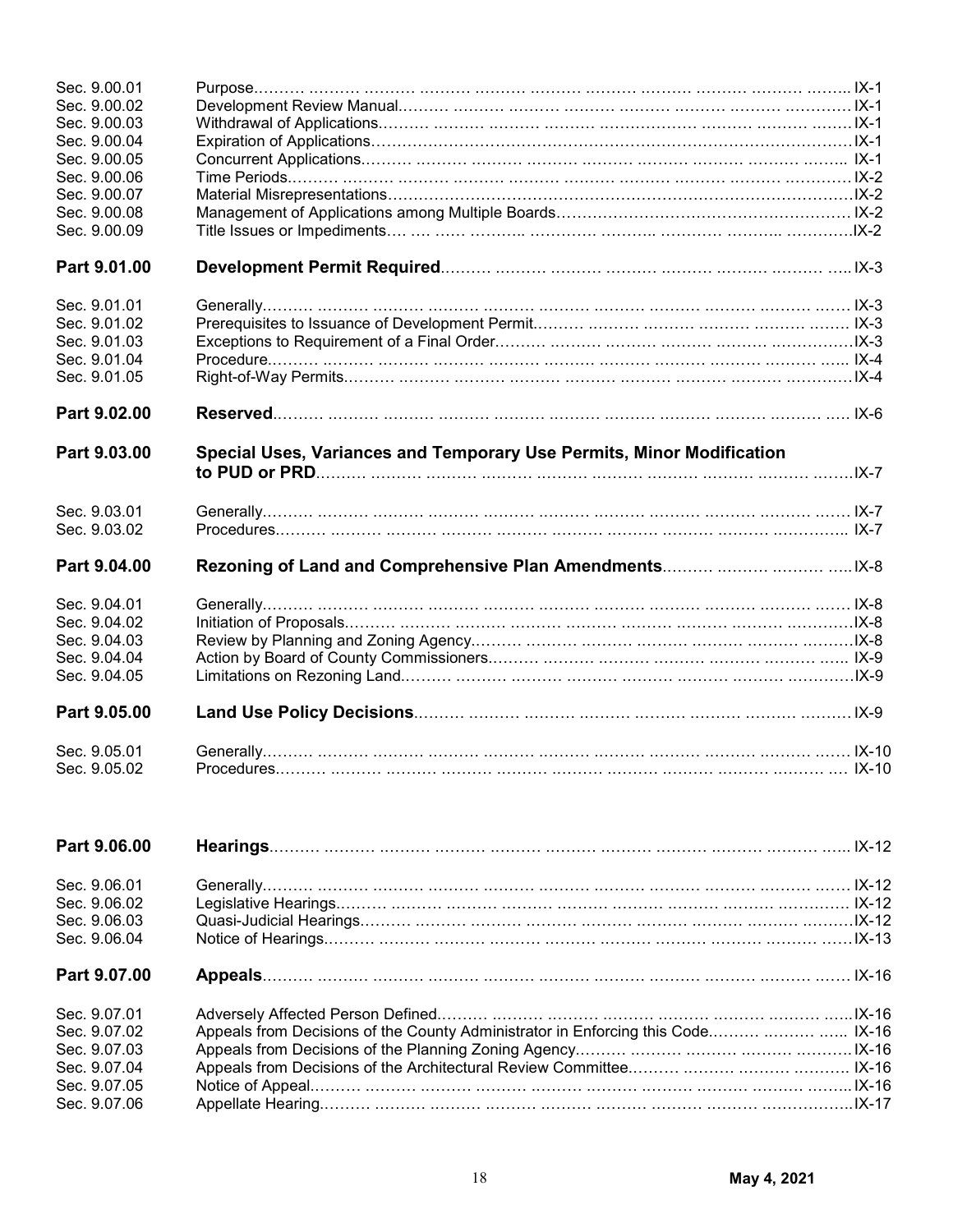| Sec. 9.07.07                                    |                                                                            |        |
|-------------------------------------------------|----------------------------------------------------------------------------|--------|
| <b>Article X</b>                                | <b>Interpretations, Equitable Relief and Enforcement</b>                   |        |
| Part 10.00.00                                   |                                                                            |        |
| Part 10.01.00                                   |                                                                            |        |
| Sec. 10.01.01                                   |                                                                            |        |
| Sec. 10.01.02                                   |                                                                            |        |
| Part 10.02.00                                   |                                                                            |        |
| Sec. 10.02.01<br>Sec. 10.02.02                  |                                                                            |        |
| Sec. 10.02.03<br>Sec. 10.02.04<br>Sec. 10.02.05 |                                                                            |        |
| Part 10.03.00                                   |                                                                            |        |
| Sec. 10.03.01<br>Sec. 10.03.02                  |                                                                            |        |
| Part 10.04.00                                   |                                                                            |        |
| Sec. 10.04.01<br>Sec. 10.04.02<br>Sec. 10.04.03 | Non-Zoning Variances to be Considered as Part of Development Review   X-10 |        |
| Sec. 10.04.04                                   |                                                                            |        |
| Sec. 10.04.05<br>Sec. 10.04.06<br>Sec. 10.04.07 | Special Provisions Where Variance Is Sought To Requirements To             |        |
|                                                 | Flood Damage Prevention Regulations (Flood Damage Prevention Variance)     | $X-12$ |
|                                                 |                                                                            |        |
| Sec. 10.05.01<br>Sec. 10.05.02                  |                                                                            |        |
| <b>Article XI</b>                               | <b>Concurrency Management</b>                                              |        |
| Part 11.00.00                                   |                                                                            |        |
| Sec. 11.00.01<br>Sec. 11.00.02                  |                                                                            |        |
| Sec. 11.00.03<br>Sec. 11.00.04                  |                                                                            |        |
| Part 11.01.00                                   |                                                                            |        |
| Part 11.02.00                                   |                                                                            |        |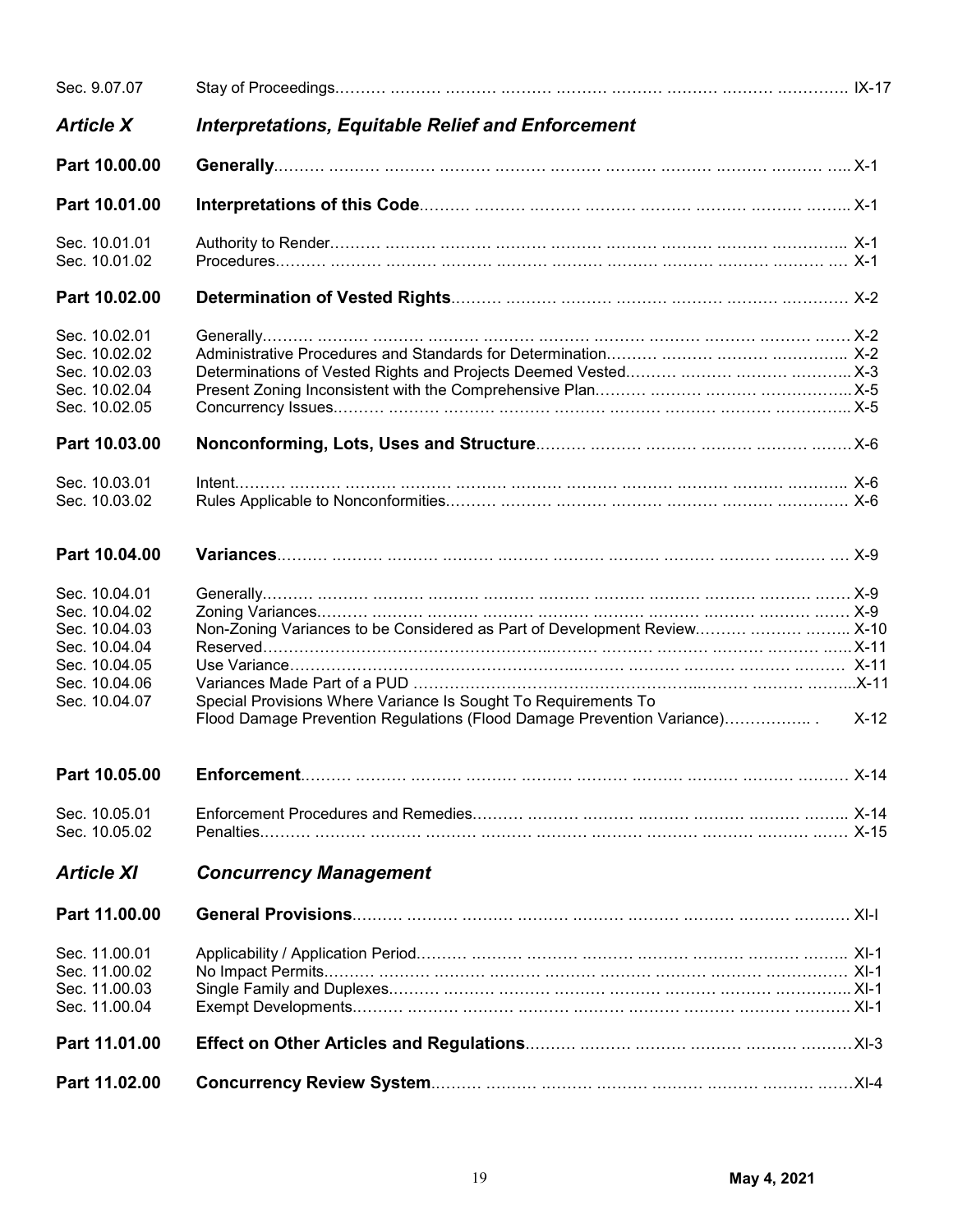| Sec. 11.02.01 |                                                                                            |  |
|---------------|--------------------------------------------------------------------------------------------|--|
| Sec. 11.02.02 |                                                                                            |  |
| Sec. 11.02.03 |                                                                                            |  |
| Sec. 11.02.04 |                                                                                            |  |
| Sec. 11.02.05 |                                                                                            |  |
| Sec. 11.02.06 |                                                                                            |  |
| Sec. 11.02.07 | Monitoring and Review of Concurrency for Preliminary Development Permits  XI-7             |  |
| Sec. 11.02.08 |                                                                                            |  |
| Part 11.03.00 |                                                                                            |  |
|               |                                                                                            |  |
| Sec. 11.03.01 | No Final Development Permit Issued Until Finding of Concurrency is Made  XI-9              |  |
| Sec. 11.03.02 |                                                                                            |  |
| Sec. 11.03.03 | Consistency of Phased Projects with Final Certificates of Concurrency   XI-12              |  |
| Sec. 11.03.04 | Effect of Determination of Concurrency for Preliminary Development Permits   XI-12         |  |
| Sec. 11.03.05 | Effect of Final Determination of Concurrency for Final Development Permits  XI-13          |  |
| Sec. 11.03.06 |                                                                                            |  |
| Sec. 11.03.07 | Determination of Available Capacity for Applications for Concurrency Determinations  XI-17 |  |
| Sec. 11.03.08 | Modification of Approved Projects with Final Certificate of Concurrency   XI-18            |  |
| Part 11.04.00 |                                                                                            |  |
|               |                                                                                            |  |
| Sec. 11.04.01 |                                                                                            |  |
| Sec. 11.04.02 |                                                                                            |  |
| Sec. 11.04.03 |                                                                                            |  |
| Part 11.05.00 |                                                                                            |  |
| Sec. 11.05.01 |                                                                                            |  |
| Sec. 11.05.02 |                                                                                            |  |
| Sec. 11.05.03 |                                                                                            |  |
| Sec. 11.05.04 |                                                                                            |  |
| Sec. 11.05.05 |                                                                                            |  |
| Sec. 11.05.06 |                                                                                            |  |
| Sec. 11.05.07 |                                                                                            |  |
| Sec. 11.05.08 |                                                                                            |  |
| Part 11.06.00 |                                                                                            |  |
| Sec. 11.06.01 |                                                                                            |  |
| Sec. 11.06.02 |                                                                                            |  |
| Sec. 11.06.03 |                                                                                            |  |
| Sec. 11.06.04 |                                                                                            |  |
| Sec. 11.06.05 |                                                                                            |  |
| Sec. 11.06.06 |                                                                                            |  |
| Sec. 11.06.07 |                                                                                            |  |
| Part 11.07.00 |                                                                                            |  |
| Part 11.08.00 |                                                                                            |  |
| Sec. 11.08.01 |                                                                                            |  |
| Sec. 11.08.02 |                                                                                            |  |
| Sec. 11.08.03 |                                                                                            |  |
| Sec. 11.08.04 |                                                                                            |  |
| Sec. 11.08.05 |                                                                                            |  |
| Sec. 11.08.06 |                                                                                            |  |
| Sec. 11.08.07 |                                                                                            |  |
|               |                                                                                            |  |